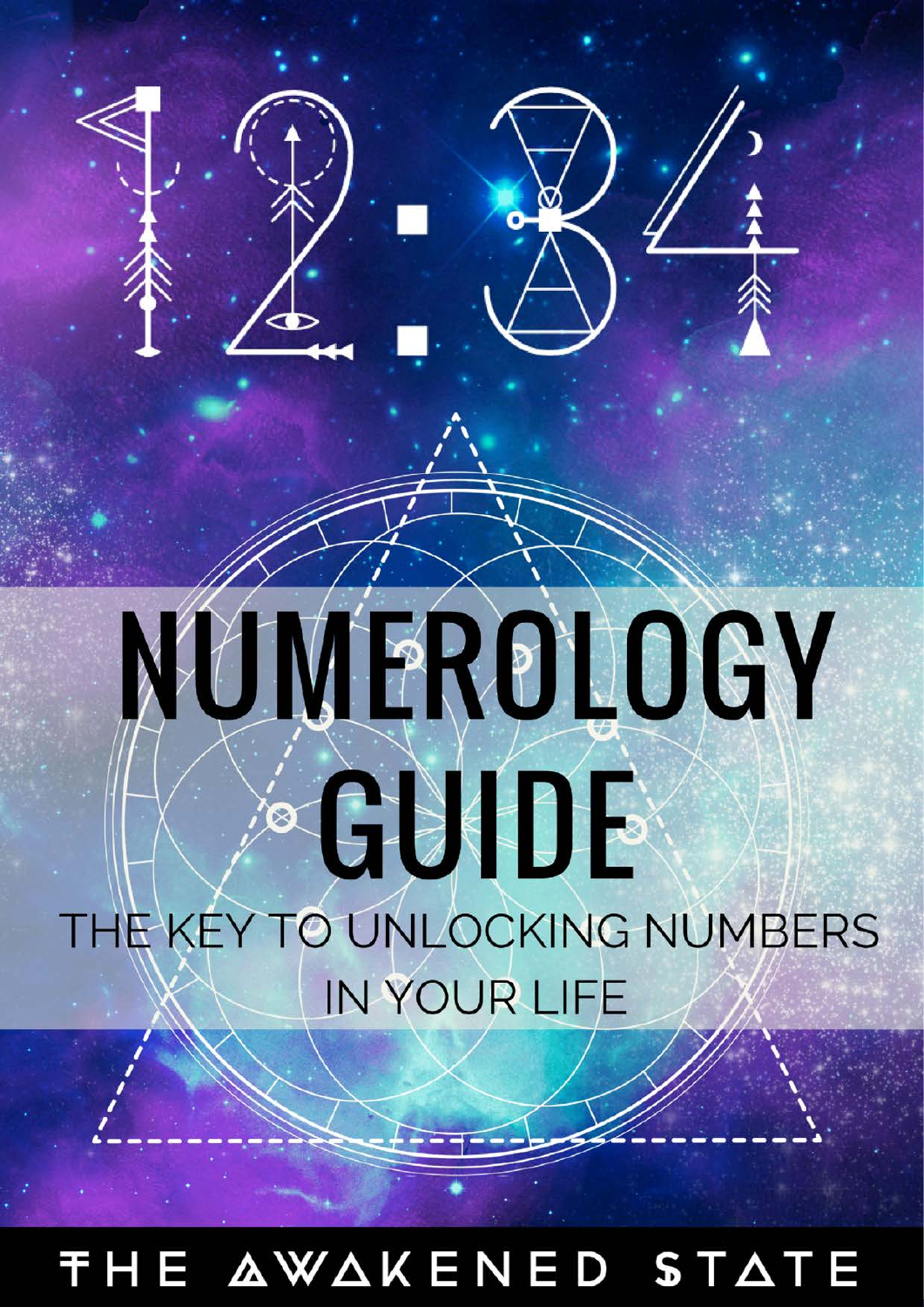

# **WHAT IS NUMEROLOGY?**

 **Numerology** is a very ancient study of numbers that dates back to Babylonia Times. The origin of Numerology stems from the latin word "numerus", Number and the greek word "logia" from Logos which means thought, word, and expression.

There are various systems of Numerology each one connecting to different meanings. The two main facts to remember:

> **Every letter of the alphabet has a numeric value Every Number has a distinct cosmic vibration.**

The easiest way to understand Numerology is its a system reduced to nine numbers with zero being the void of a number. Therefore ten goes back to one.

The axiological philosophy of numerology is constructed using ten basic principles. **Ten is the number of completion**, the ending of cycles and has been a significant number passed down from the ancients.

You will notice in the Tarot, the tenth card in every suite relates to an ending of some sort, such as the ten of swords represents transformation and deconstruction of structures.

These Ten numbers are what mold, de-construct, rebuild and form the basis of your existence within the universe.



In the Kabbalah system each of these numbers 1-10 are assigned to a Sephirot, each Sephirot correlates to a various substructure of the Dimensions of the psyche. The 8-circuit model of consciousness proposed by Timothy Leary is structured around the same system along with Hermetism, the chakra system, Kundalini and naturally the Tarot system. **The tree of life is basically a universal map of our system of consciousness.**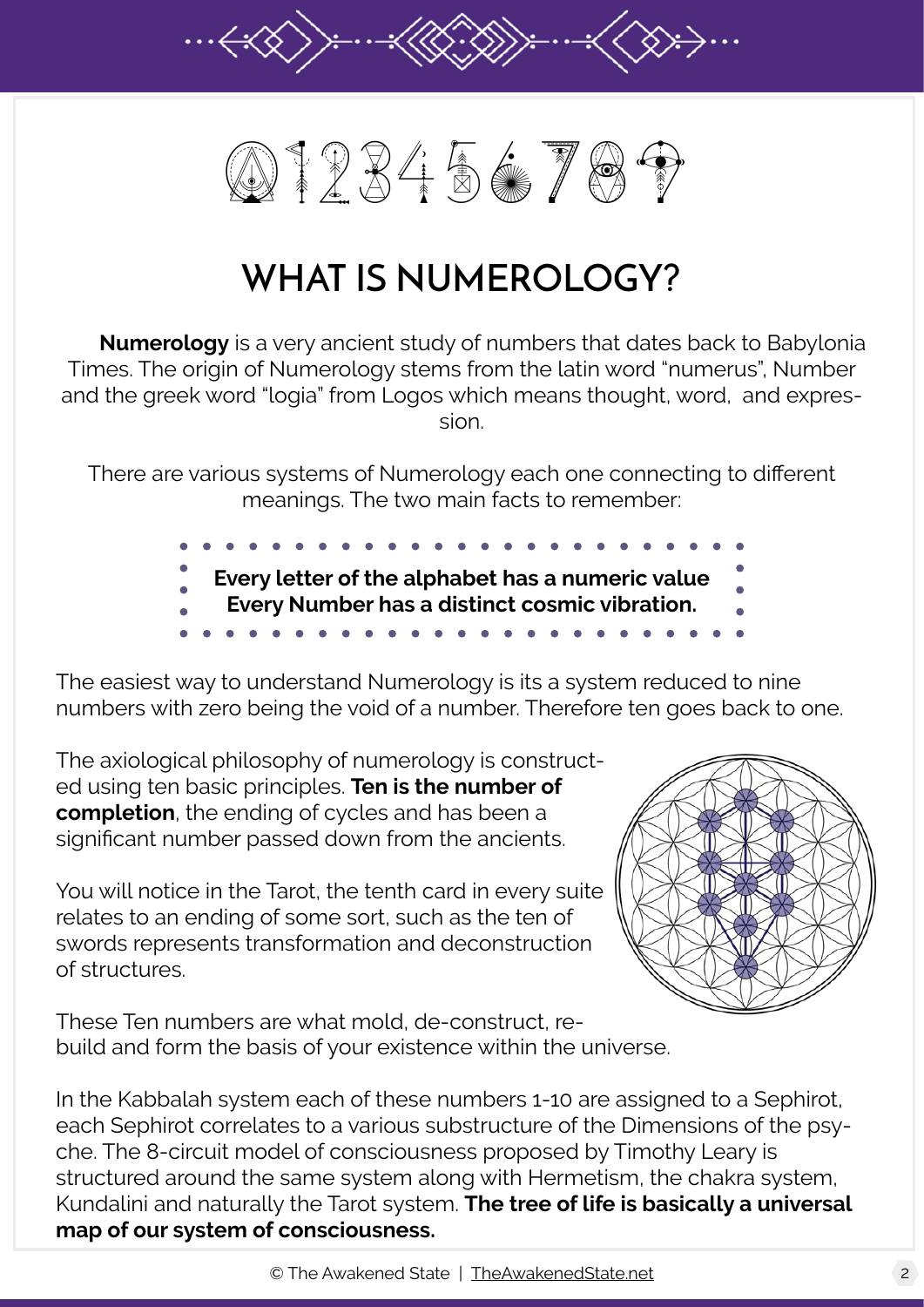# **HOW TO CALCULATE NUMEROLOGY**

Everything in Numerology is calculated by simply adding the sequence of numbers together. Then adding the sum total of each single digit.



This can be calculated through any particular sequence:

- Birth dates
- Names
- Synchronicities
- Hotel Numbers

Basically any numeric code can be reduced back to Numerology.

### **NUMEROLOGY'S CONNECTION TO AWAKENING**

 • because many individuals will find themselves starting to see repeated numero-Numerology is naturally an interest that occurs during Kundalini awakening logical sequences over and over.

The most common being 11:11

#### **However the more you notice the more you see, numbers such as 12:34, 111, 1:33, 511, 333, 444, 555, and many more begin to follow you everywhere you go.**

Many people believe they are simply "Angelic Numbers" or "Messages from the Angels" but in truth Numerology is a very complex system.

Each number corresponds to the system of the Kabbalah and the Tarot. The way to understand each of the numerological sequences you have to study the tree of life, archetypes, geometry and various symbolism throughout ancient history.

Each number is a point on the dimensional plane of the system of the mind.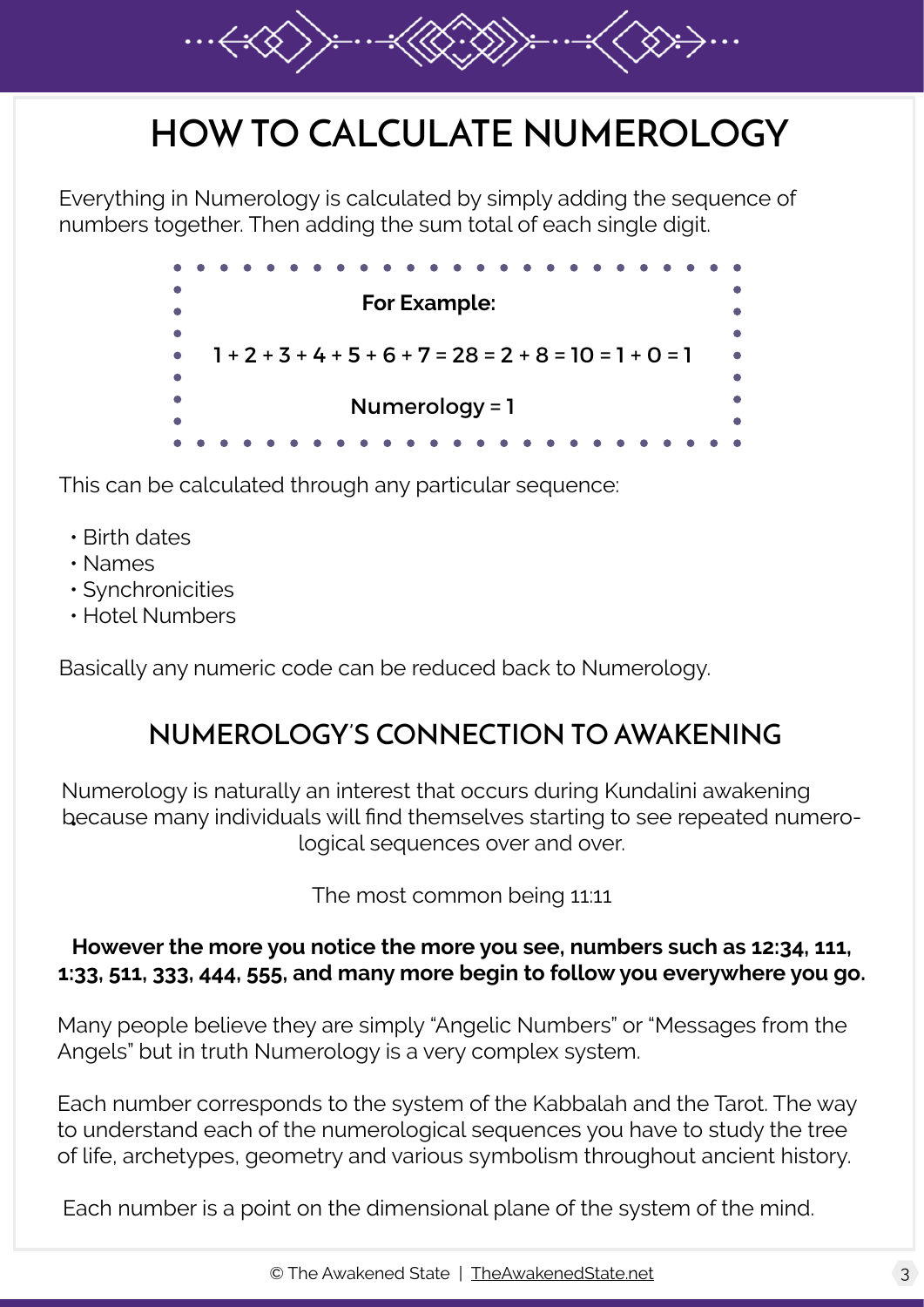Numerology works in a way that triggers a subconscious archetypal response within your long term memory all going right back to processing numbers like a futuristic computer.

Numerology on the awakening path works in a similar way to Jungian Psychology.

Carl Jung has studied this concept of subconscious triggers extensively within his work such as Man and His Symbols, Psychological Types, and Psyche & Symbol.

Jungian Psychology better known as analytical psychology is the basis that everything is created through symbolism. These symbols create archetypal triggers within the subconscious mind. Each trigger is unlocking access to our long term memory or the collective unconscious.

Many known this as the **Akashic Records** in the New Age world.

Basically Numerology serves as a tool to create a trigger, a wake up call towards awakening our long term memory. This is basically linked to your soul blueprint, your timeline as a soul here on earth.

Likewise, Numerology serves as this key to unlocking our hidden DNA strands within the long term memory. They are essentially creating mind relapse triggers that influence our long term memory and change our DNA.

# **NUMEROLOGY STORIES**

Many skeptics will say what they want about numerology such as synchronicity is only a form of "confirmation bias". However I have seen and heard many stories all over the world to believe they are merely a coincidence. These sequences are creating wake-up calls within people.

It is quite common on my blog to receive Questions like this:

*"Is there such thing as major synchronicity? because my phone is usually on 10% at 10:10 or 11% at 11:11 and this happens so frequently. What does it all mean?"*

*"The number 17 . It's everywhere I go license plates, streets , house númbers, nba scores, crucial situations and turning points... and last night a movie with Ben Affleck! symbolic?"*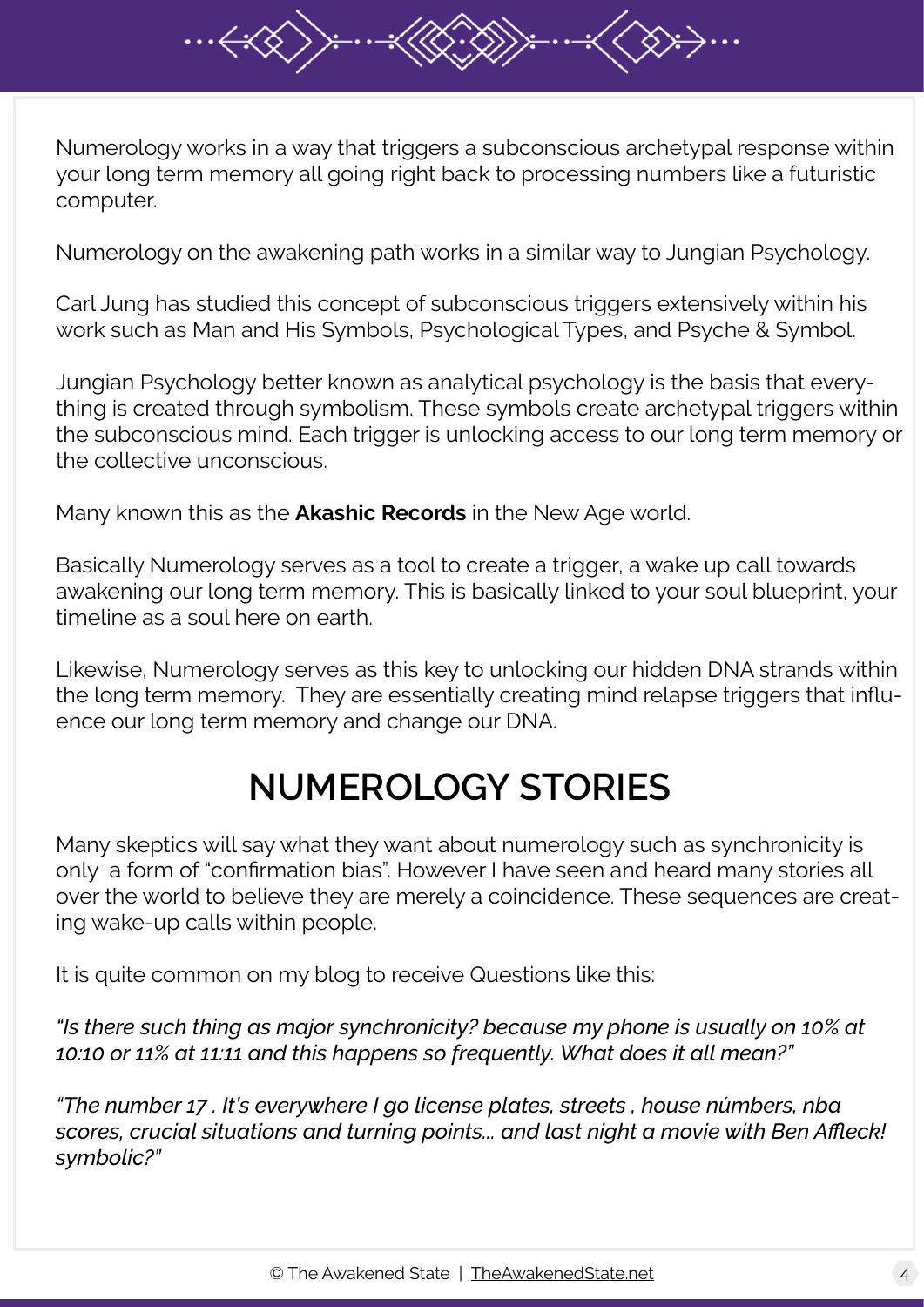*"Hello, it's really hard for me to believe in this stuff but for some reason I keep coming back, anyways I decided to write to you because like 80 percent of the times I look at my watch all the numbers are matching, I dismissed it at first but it became unavoidable, is it pure chance?"*

*"Ever since the beginning of high school (2001) to about a few year ago I've seen the number (33) EVERYWHERE. I would be sleeping and would wake up at 2:33, 3:33, 4:33, in the morning. Or I would buy something and the total \$33:33 or the change would contain the number 33"*

My favorite personal Numerology story is when my love and I went to move into our new apartment. We received a phone call saying our application was accepted and we can move in. After a year of searching it took less than a month to secure this place.

The total down payment for the apartment's first rent along with the other fees was EXACTLY \$777. I had to ask her to repeat herself because I thought I misheard her…..



# **WHY DOES IT HAPPEN DURING AN AWAKENING?**

Numerology happens to us during an awakening because it starts revealing what was once hidden. It allows the soul to start becoming more consciously aware of the present reality and opening us to this new secret world.

This is the subconscious mind, the divine creator of our present reality. What you are looking at right now - every day of your life is the subconscious.

These signs & symbols serve as a reminder from the Universe/God/ Higher Self that awaken us and guide us on our path.

These can manifest in numerous ways such as seeing deja vu, synchronicities or other beliefs about numbers come to surface.

Many label these as Angel Numbers which in my opinion is a half-truth to their actual meaning. They are served to guide us and show us messages from our higher self. They can trigger and reveal the inner layers of the psyche. In short, numerology is the beginning point where we start waking up from the

dream.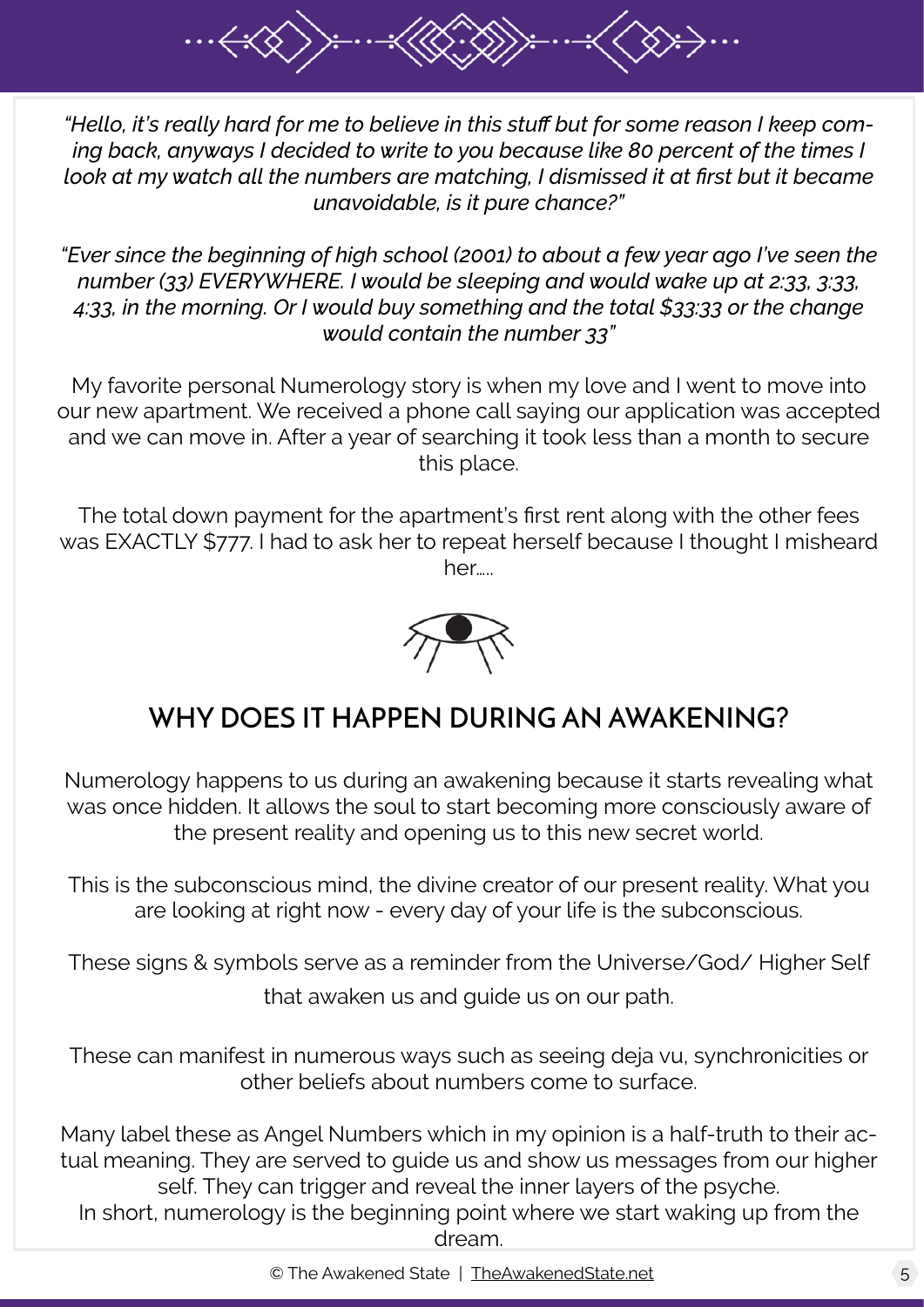# **WHAT DOES IT MEAN IF NUMEROLOGY STARTS SHOWING UP IN MY LIFE?**

As we're driving down the highway, my friend sees the number 333 on a license plate and shouts at me,

*"A sign of divine confirmation!"* 

**It definitely goes much deeper. Sometimes it can be confirmation, other times it can be a message we need to hear, a thought we need to acknowledge or a sudden change in direction we need to see.** 

#### **Now that is the beauty of numerology.**

What's fascinating about numerology is usually it's something that we cannot ignore. Often times it starts showing up when the soul knows it is ready. Therefore the appearance of numerology starts increasing at a rapid rate in one's life.

Likewise it becomes so apparent that we begin questioning it. We start to wonder what it means. It can make us feel crazy or suddenly overwhelmed with curiosity.

#### **HOW DO THE PATTERNS RELATE TO MY LIFE?**

In reality while there is much symbolism behind each number, the true meaning all comes down to what resonates with you most.

They could be said these are "Codes" that unlock our dna strands and awaken old memories of who we used to be but they are honestly a trigger like a Talisman creating a memory relapse.

In the beginning 11:11 and 111 will be the most common, usually followed by 22, 222, 33, 333. The more your mind begins focusing on them, the stronger the force you create in your reality.

Double Numbers such as 22 or 55 are Master numbers. Any of the master numbers will start showing up repeatedly denoting a particular sequential message.

It's always good to pay attention to your thoughts at the particular time you see the number or look at what you are doing.

Being conscious of our surroundings, what we're doing or what is around us at the time such as a symbol can sometimes help to figure out the meaning behind the message of the number.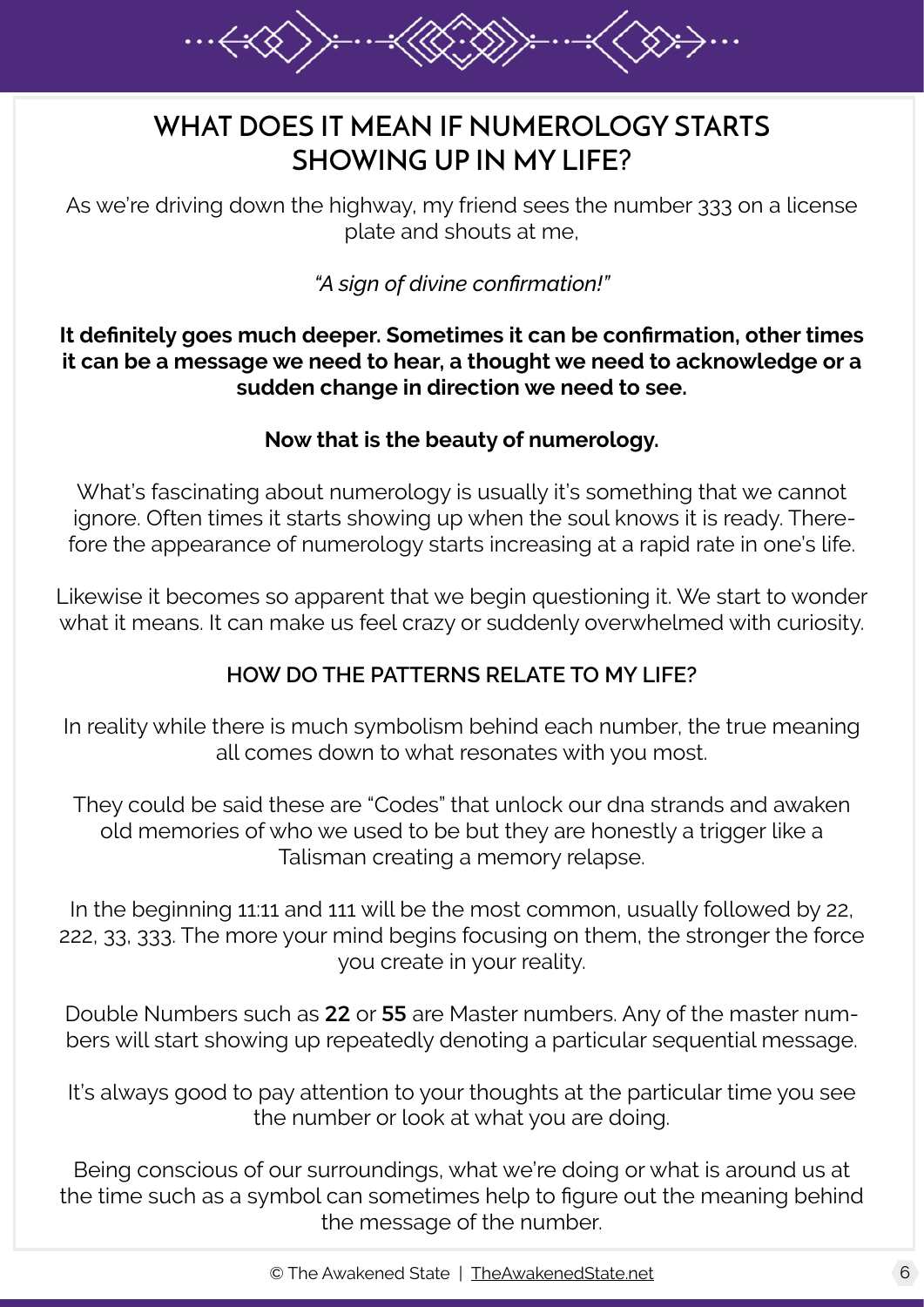# **THEORIES & MESSAGES BEHIND NUMEROLOGY**

There are various theories out there for why numbers are displaying a particular message:

• **Binary DNA Activation** – Reality is composed from numbers, our mind is similar to a computer which relies on binary codes (1's and 0's). These Numbers such as 11:11 are working as a form of binary that activates your dormant DNA.

• **11:11 Gateway/Portal** – Also known as Stargates:

10.10. 10. **|** 11. 11. 11 **|** 12. 12. 12 **|** 12. 21. 12 These are astrological alignments that are created during a specific date in time. They are most known for being an Energetic Gateway for others to Awaken and also known to create energetic shifts.

 • **Making a Wish** – Many Teenagers used to play the game "make a wish it's 11:11", perhaps their subconscious knew more than they did about this mysterious phenomena.

 • **Life Path Numbers** – Life Path numbers are a different form of numerology but are connected to Symbolic interpretation. They are found by adding your birth date and birth year together into a single digit.

 • **Angel or Spirit Guide Messages** – The more popular theory by Doreen Virtue that Numerology is basically messages from your angels or spirit guides trying to communicate with you. These messages include similar sayings such as "you are on the right direction of your spiritual path" or "stay positive, you have nothing to fear in regards to your soul purpose"

 • **Fibonacci Sequence/Golden Ratio** – Our reality is made around the Golden Ratio even our bodies are composed from the beautiful sequence of Phi, perhaps the numbers are simply reminding us of who we are?

 • **Global Consciousness** – Cosmic consciousness, sometimes people just simply think that these numbers are here to tell us we are connected to one another.

 • **Wake Up Call** – The most popular interpretation, Wake up call to GLOBAL AWAKENING. Numerology is mainly noticed by people who are going through the process of a Spiritual/ Kundalini Awakening. These numbers could simply mean you are on the right track and they signify your own Awakening Journey.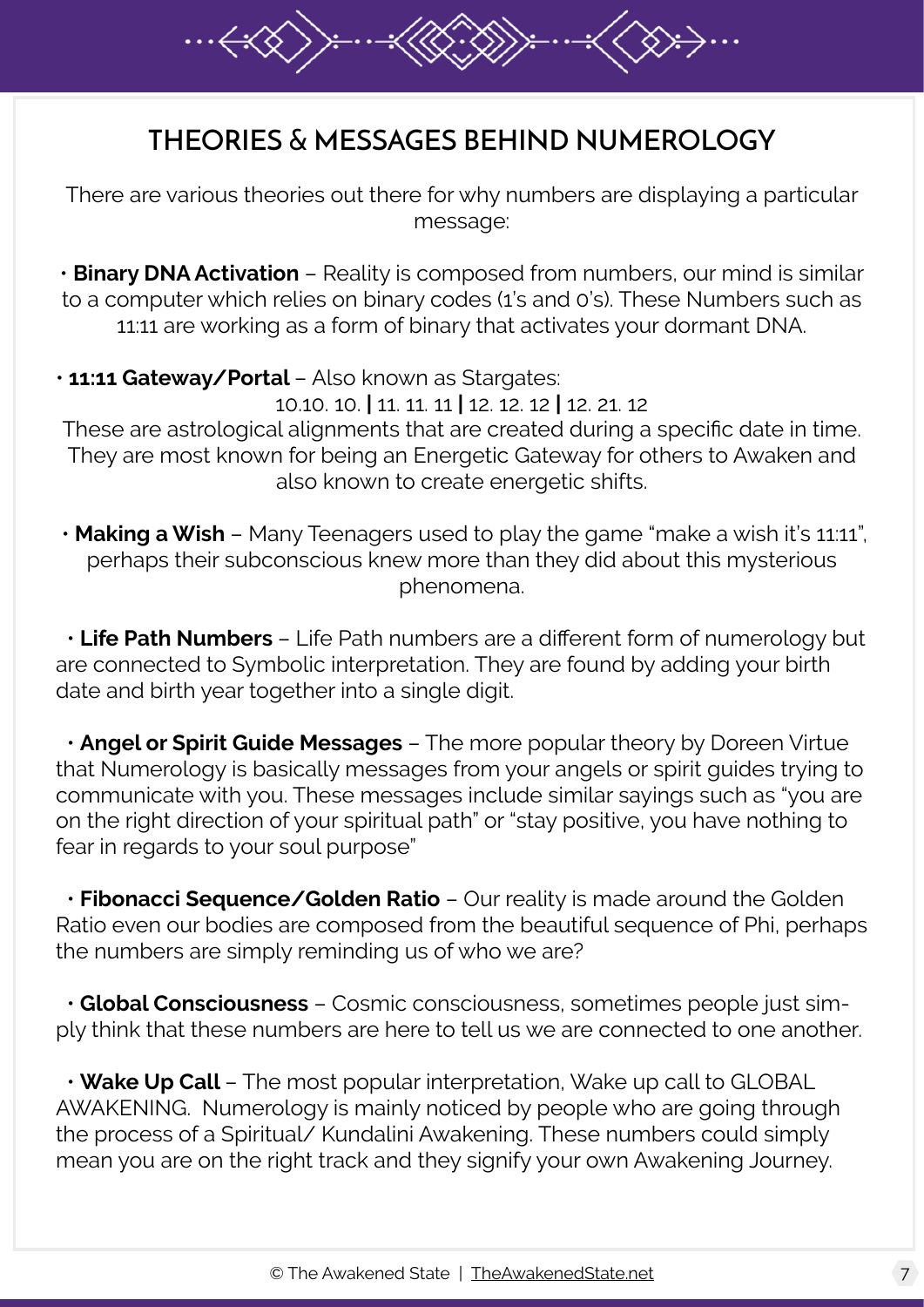# **INSIDE NUMEROLOGY**

Your basic cheat sheet to knowing numbers instantly

**Since Numerology is linked to archetypal symbolism, the most direct interpretation will always be the symbolic representation of the Number itself. The numbers are there to guide us but the most powerful meaning is the one you put in front of the symbol. ALWAYS ASK YOURSELF:**  What belief do I put behind it? What resonates best with my soul? 0 = The Void, zero point, unlimited possibilities 1 = Unity, the seed of creation 2 = Duality, polarity 3 = 3rd dimension, Overcoming Duality, Manifestation **NUMEROLOGY GUIDE**

- 4 = 4th dimension, time, the world of thought
- 5 = 5 elements of man, 5th dimension,
- 6 = Balance, Hexagram, Merkabah
- 7 = Awakened Crown Chakra, The God Number,
- 8 = Infinity, Rebirth
- 9 = Endings, The end of a cycle
- 10 = Completion



# **PYRAMID OF ENLIGHTENMENT**

11 = The Master Vision. Illumination, intuition. 22 = The Master Builder. Vision combined with Action 33 = The Master Creator. The Teacher of Vision. This is where Vision transforms into Manifestation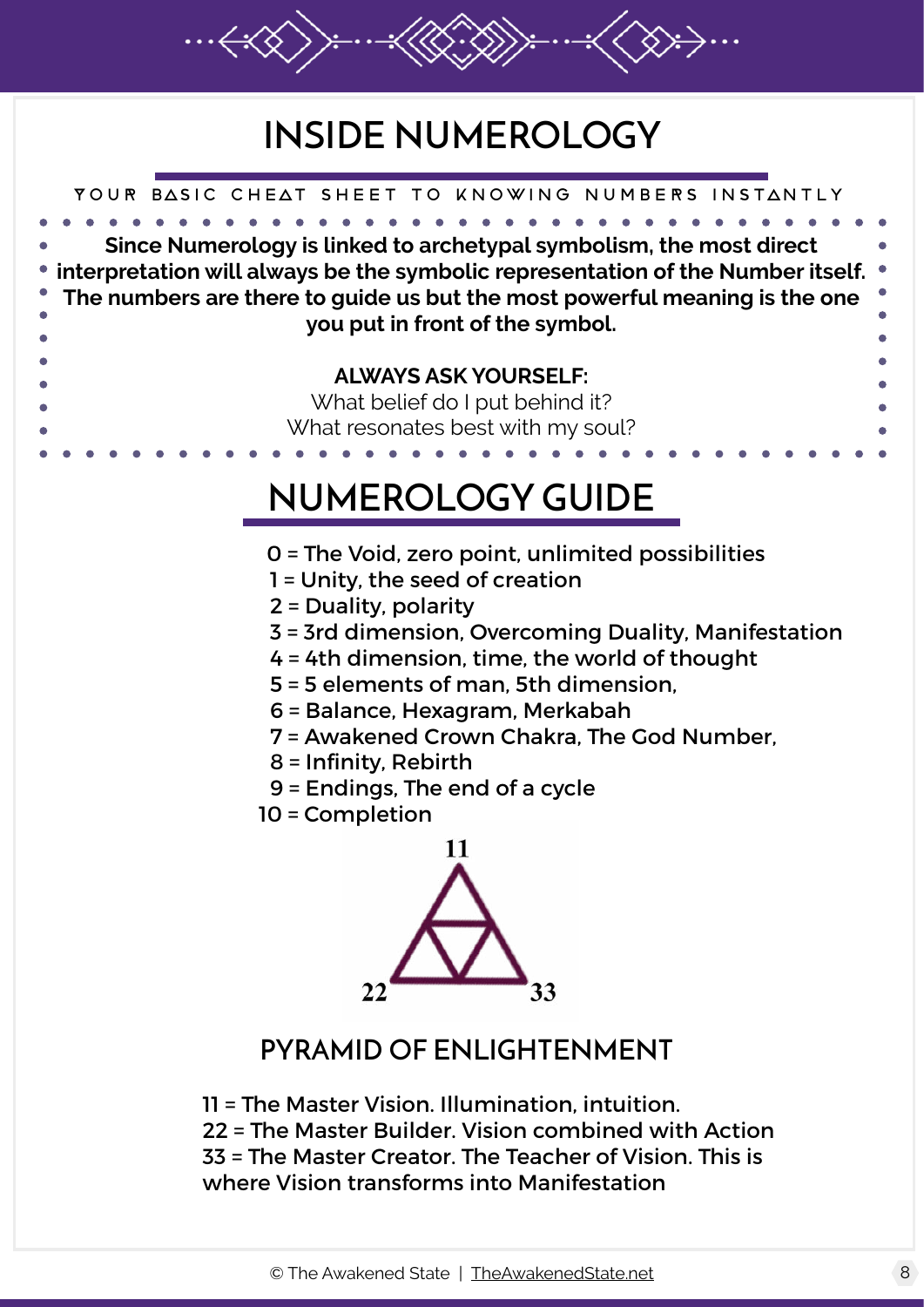# **THE MASTER NUMBER SEQUENCES**

 $\triangle$  1010 = Binary sequence. Reality is a biogenetic experiment created from numbers. Our entire reality is ruled by numbers.

 $\triangle$  911 = Think about the impact 911 had on consciousness, it marked the end of a cycle, the trump card of the tower. 9= Endings. 11=DNA Helix. 911=ending code of our DNA program in 3rd Dimensional reality.

 $\triangle$  11:11 = The Gateway/ Portal, it helps open the door into our psyche. 11:11 particularly is powerful because it is the combination of two master numbers together. We often see the 11:11 when we are going through a subconscious change. It could also signify that "11:11 is the doorway between two worlds – between the 3rd dimensional and the 5th dimensional worlds" - In5d

 $\triangle$  111 = The Vision, illumination, sparked intuition, channel to the subconscious, insight without rational thought.

 $\triangle$  222 = Duality - Polarity - Reality is created by an electromagnetic energy arid.  $2+2=2=6$  = Flower of Life

 $\triangle$  333 = Represents a higher octave of 9 = closure of duality, closure in 3D

 $\triangle$  444 = 4th dimension is the world of thought. 4d mastery of thought and illusion

 $\triangle$  555 = All elements(air, earth, water, fire, ether) combined is a sphenic number. The pentagram. Manifestation combined with action. Represents 5th Dimension.

 $\triangle$  666 = Creating the merkabah - Hexagram, aligning the elements and the senses together in understanding. the number of man elements of earth combined with spirit

 $\triangle$  777 - God Number of the Universe -Divine spiritual communication with Higher Self, Awakened one, Crown Awakening. Also the 21.

 $\triangle$  888 – Rebirth, Infinity, Eternity, Paradise regained - Awakening to potentiality

 $\triangle$  999 – Karma codes ending, life cycles complete. It is the Triple Triad – Completion; fulfillment; attainment; beginning and the end; Heaven on Earth – the Earthly Paradise.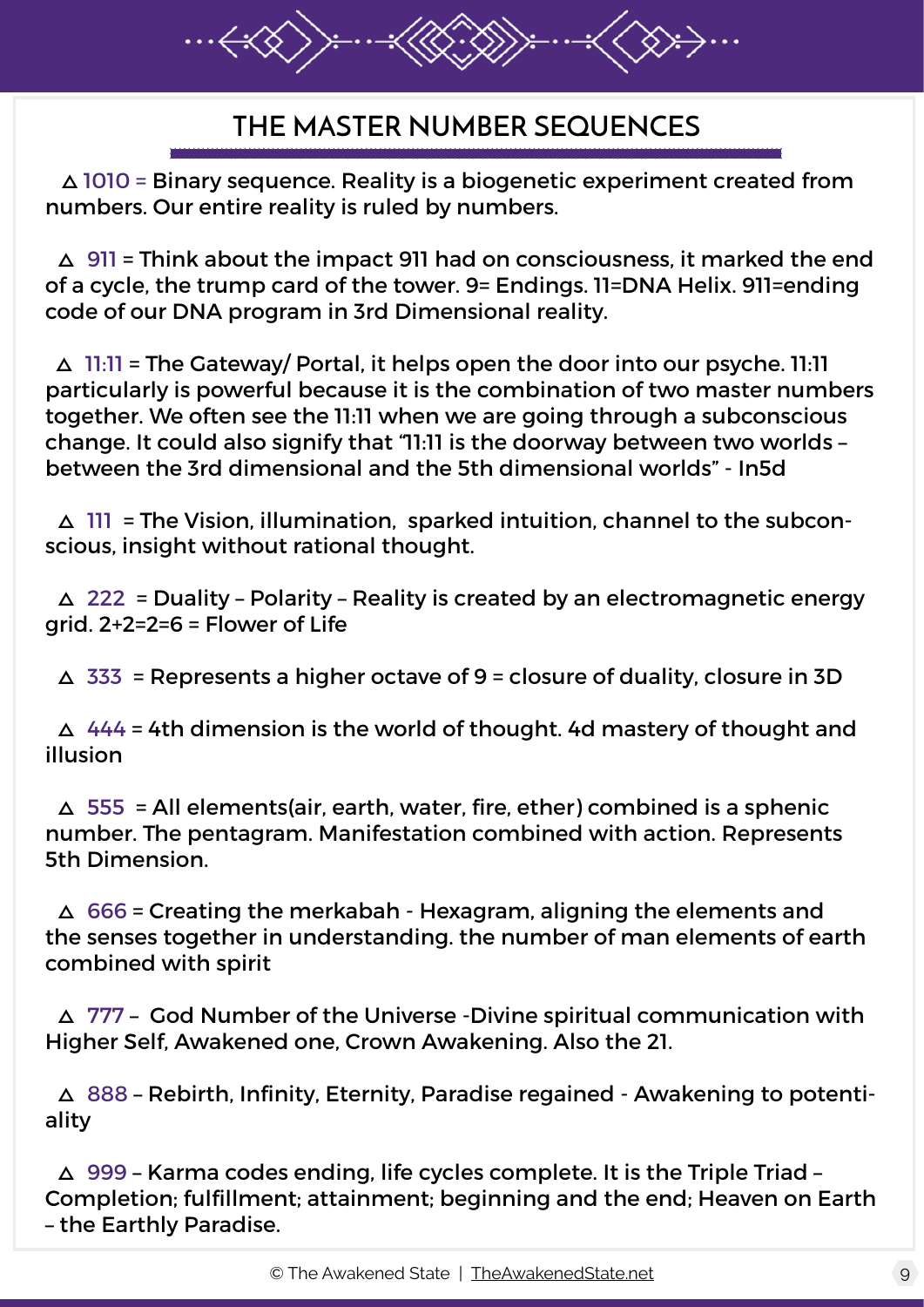# **DOUBLE DIGIT CODES**

11:11, 111 and the various derivatives of these numbers symbolize digits that repeat continously in time. Basically they are a metaphor for the patterns of reality that repeat in cycles as we experience.

This can refer to the rise and fall of civilzations - our experiences and karmic lessons. We exist in cognitive loops of time - endless cycles that infinitely create and recreate our soul blueprint.



We all carry vibrations of frequency that is information coded into symbols that are important to our experiences as a soul. This could be defined as your soul purpose or "mission" as a creator.

**When we see these particular codes, they become a subconscious trigger that goes off signifying a shift in the mind.** You will come to find after the numerology starts, you will notice energy shifts and various changes happening everytime the numbers increase. The numbers are part of the architecture of the universe as innately

they connect to Sacred Geometry. Like the tesseract featured to the left.

 $\Delta$  11 - The 11 acts as a portal, a gateway into the higher realms. It is symbolic of the twin spiraling DNA. When we see the 11, take a moment to focus on your energy, reflect on your thinking, hold a higher vibration and drop into a space of manifesting. The intent we feel in this space will be heightened as we start to subconsciously remember. It is a number of the masters. The Masters of the Masters of the Masters of the Masters of the Masters of the Masters of the Masters  $1+1=2=$  Duality Gate

 $\triangle$  22 - The Master Builder is a higher octave of four. It contains the secrets to many esoteric questions, as evidenced by the fact that there are twenty two letters in the Hebrew alphabet, twenty two pathways in many versions of the Kabbalah, and twenty two cards in the Major Arcana.  $22=2+2=4=7$ ime.

a 33 - The Master Teacher/ Creator. represents Christ Consciousness - universal nurturing, global responsibility, 33 is a higher octave of 6, the flower of life, Creation.

33 = 3+3=6= Six days of creation - The seed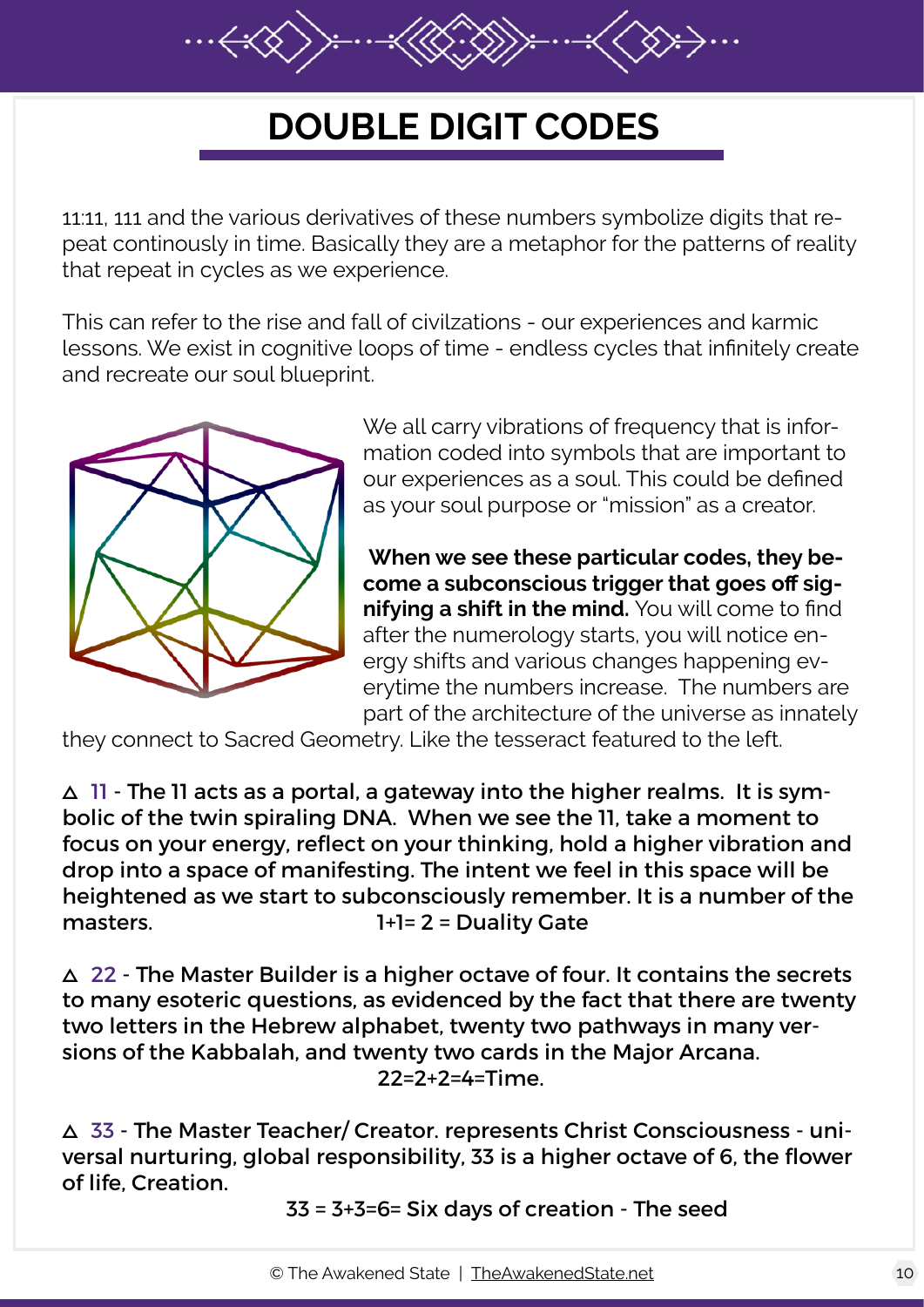$\Delta$  44 - 44 is a higher octave of 8.8 Connects to Rebirth, Resurrection and Infinity. 440 Hz tone for the standard for musical pitch, The Key of C 440 Frequency of light. The Base of the Great Pyramid is 440 Cubits, 144 is a Fibonacci Number & there is also the theory of the 144,000 alleged Ascended masters. Although this number is now changing.

4+4 = 8 = Rebirth & Resurrection of the Creator

 $\triangle$  55 - represents a higher octave of 1. Unity consciousness, The beginning of the Creator. It is also a Fibonacci number (the largest Fibonacci number to be a triangular number.)

5+5 = 10 = 1 = The Creator of Unity within 5d

 $\triangle$  66 - represents a higher octave of 3. We do things in threes, vision combined with action into Manifestation. 3 is the completion of the cycle. Life, Death, Rebirth. In mathematics is a sphenic number, a triangular number, a hexagonal number,

6+6 = 12 = 3 = Completion of Cycle. Start of Manifestation

 $\triangle$  77 - represents a higher octave of 5. 5 connects to the Quintessence along with 5th dimension. Five is the human microcosm. **Five is also representative of the Godhead – Central Creator of the four fours plus itself equalling five.** 7 + 7 = 14 = 5 = Quintessence - Merging of 5th Dimension

a 88 - represents a higher octave of 7. **If 6 represents humanity then 7 – the center of the spiral is humanity's connection to its source, god, Christ consciousness**. **Seven is the number of the Universe.** It is the three of the heavens (soul) combined with the four (body) of the earth. Pianos have 88 keys - Harmonics and Letters. Divine Harmony

8+8 = 16 = 7 = Universal Christ Consciousness.

a 99 - represents a higher octave of 9. 9 is always a point of endings. **It is the Triple Triad – Completion; fulfillment; attainment; beginning and the end; the whole number; a celestial and angelic number – the Earthly Paradise.** 9 + 9 = 18 = 9 = The Beginning and End - Heaven on Earth.

#### **OTHER NOTABLE SEQUENCES:**

a 12:12 3+3=6=Star of David Frequency, also linked with the Qabbalah, Flower of Life, Merkabah, Spiraling Twin Strand DNA merging at Zero Point Merge  $\triangle$  12:34 - The [Tetraktys](https://en.wikipedia.org/wiki/Tetractys) Symbol 1+2+3+4=10 = The Pythagorean formula  $\triangle$  321 or 4321- Descending number sequences = thoughts and life regressing  $\triangle$  369 - The representation of all master numbers connects to the universal [sequence of 369.](http://theawakenedstate.net/11-11-how-does-numerology-and-stargates-work/)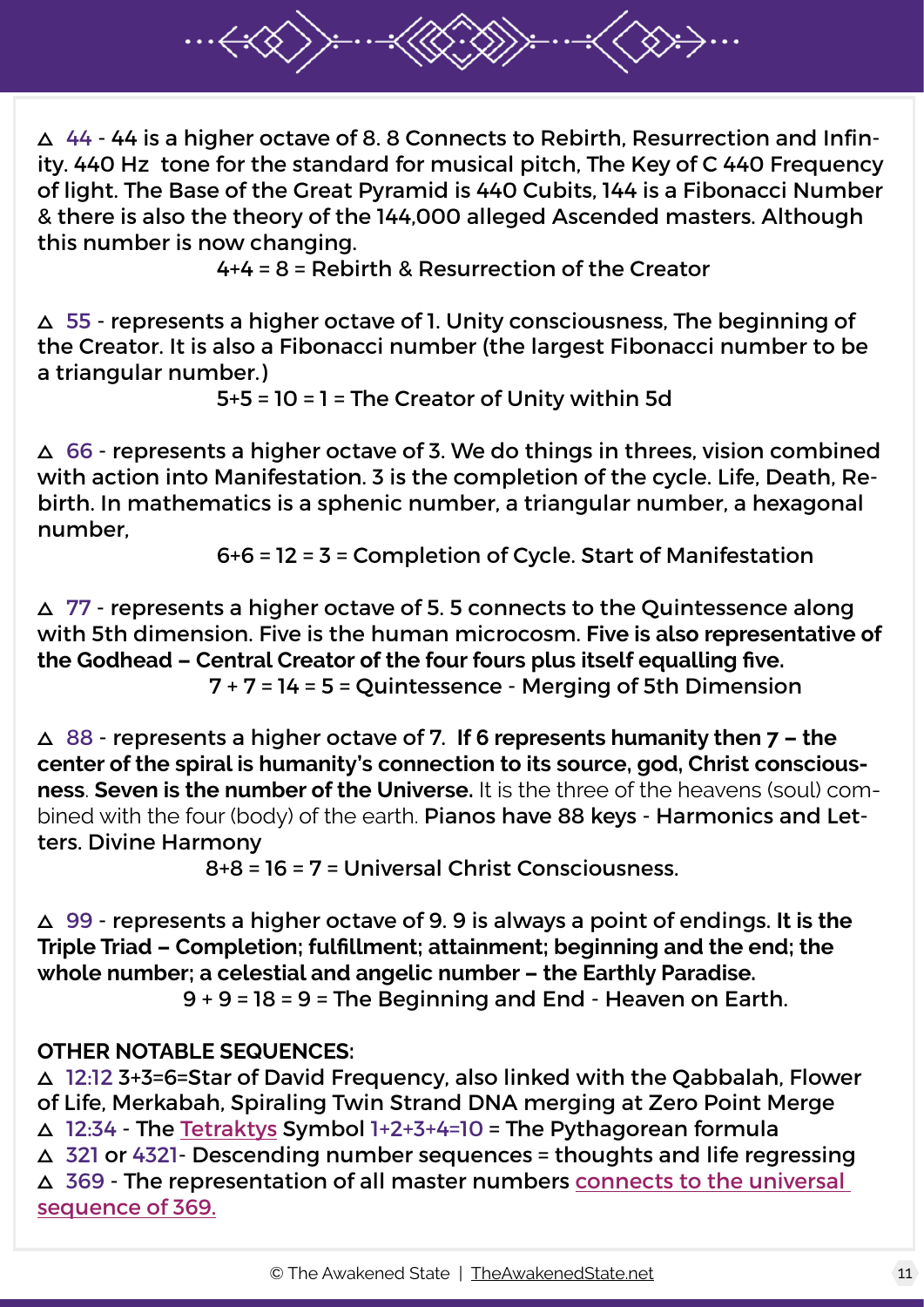### **NUMBERS & THEIR CULTURAL MEANINGS**



Zero is a powerful number which brings great transformational change, sometimes occurring in a profound manner. It has much intensity, so caution is needed wherever it appears to ensure that extremes are not encountered.

Zero represents the Cosmic Egg, the primordial Androgyne – the Plenum. Zero as an empty circle depicts both the nothingness of death and yet the totality of life contained within the circle. As an ellipse the two sides represent ascent and descent, evolution and involution.

Before the One (meaning the Source—not the number) there is only Void, or non-being; thought; the ultimate mystery, the incomprehensible Absolute. Begins with meanings such as, Non-existence; nothingness; the unmanifest; the unlimited; the eternal. The absence of all quality or quantity.

Cultural References

**Taoism:** It symbolizes the Void; non-being.

**Buddhism:** It is the Void and no-thingness.

**Kabbalism:** Boundless; Limitless Light; the Ain.

**Pathagoras** saw zero as the perfect. Zero is the Monad, the originator and container of All.

**Islamic:** Zero is the Divine Essence.

The Zero Number connects to [Fibonacci Numbers](https://en.wikipedia.org/wiki/Fibonacci_number)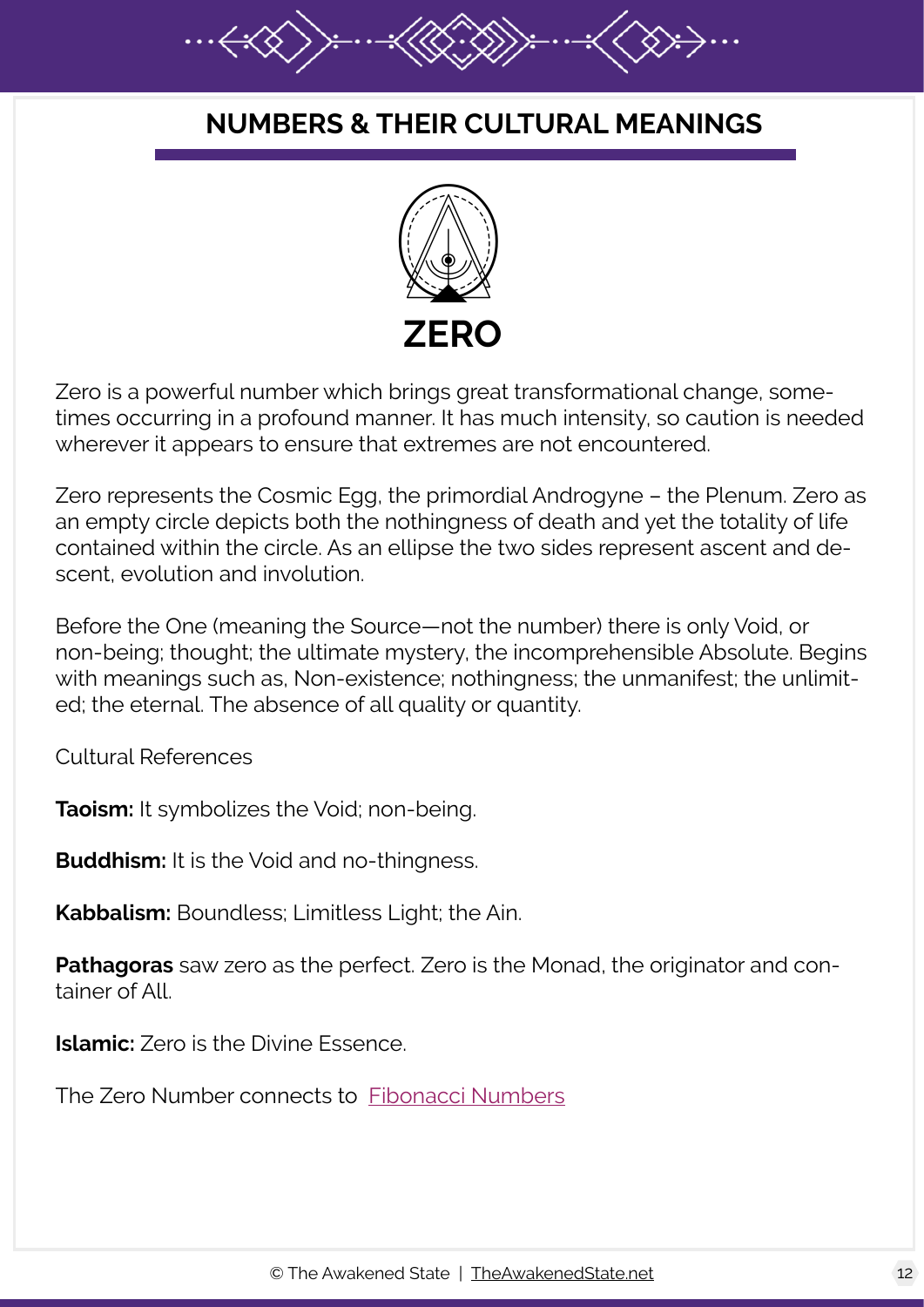

1 (one) is a number, numeral, and the name of the glyph representing that number. It is the natural number following 0 and preceding 2. It represents a single entity. One is sometimes referred to as unity or unit as an adjective. For example, a line segment of "unit length" is a line segment of length 1.

Is considered to be a primordial unity. The beginning. The Creator. It the First Cause or as some cultures refer, the First Mover. One is the sum of all possibilities. It is essence, the Center. One is referred to isolation. One springs forth, upsurges. It is seen as the number that gives cause to duality as multiplicity and back to final unity.

**Chinese:** refer to one as Yang, masculine; celestial. It is seen as an auspicios number. One is The Monad. Christian : God the Father; the Godhead.

**Hebrew:** Adonai, the Lord, the Most High, the I am, hidden intelligence.

**Islamic:** One refers to one as God as unity; the Absolute; self sufficient.

**Pathagorean:** One as meaning Spirit; God, from which all things come. It is the very essence, the Monad.

**Taoism:** "Tao begets One, One begets Two, Two begets Three and Three begets all things."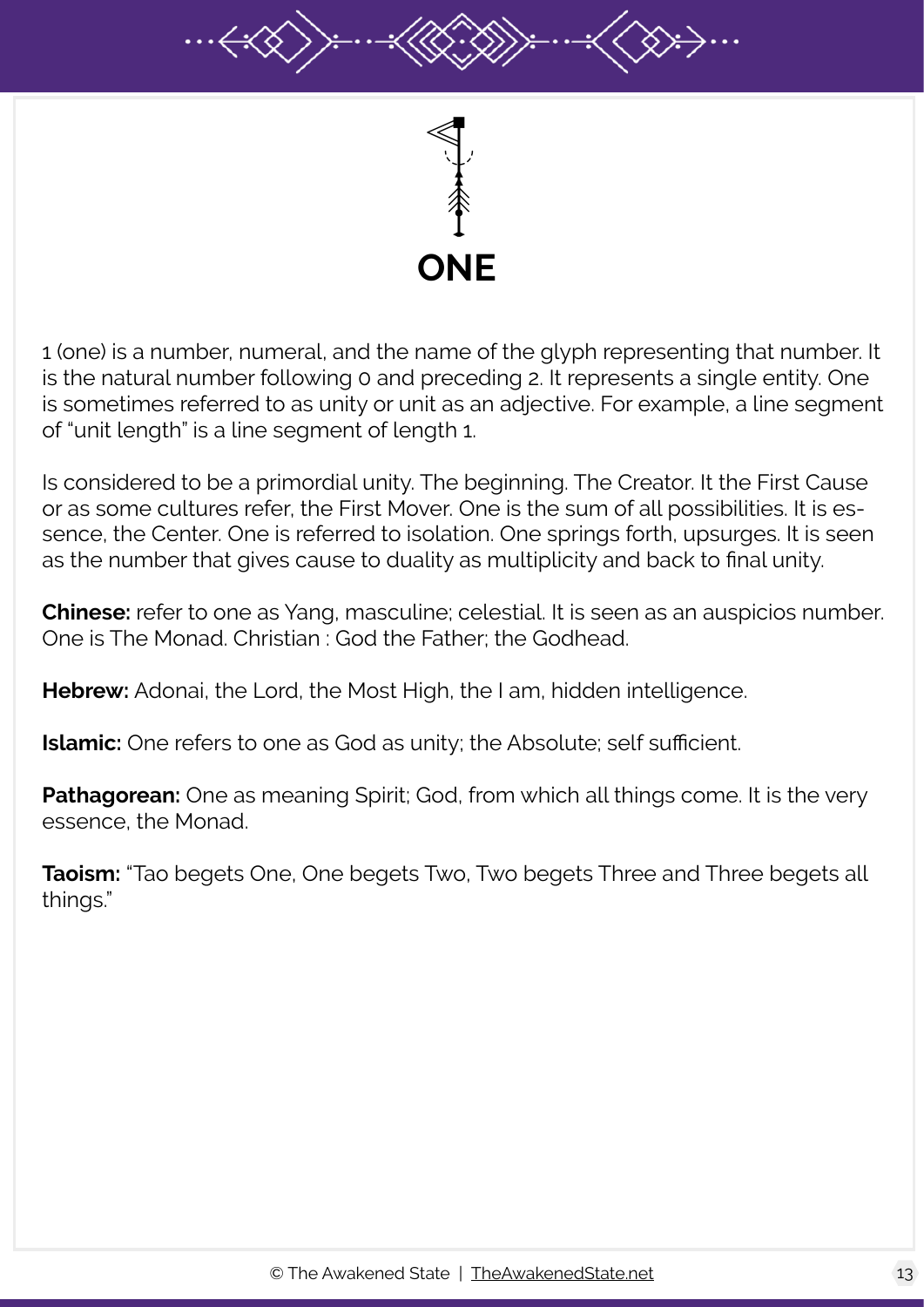

**Duality.** Alteration; diversity; conflict; dependence. Two is a static condition. It is rooted, seen as balance (two sides); stability; reflection. Two are the opposite poles.

**Represents the dual nature of the human being.** It is desire, since all that is manifest in duality is in pairs of opposites. As One represents a point, two represents a length. The Binary is the first number to recede from Unity, it also symbolizes sin which deviates from the first good and denotes the transitory and the corruptible. Two represents two-fold strength—that is symbolized by two of anything, usually in history, by animals in pairs.

Cultural References

In **Alchemy**, two are the opposites, sun and moon. King and Queen. Sulpher and quicksilver, at first antagonistic but finally resolved and united in the androgyne.

**Buddhist:** see two as the duality of samsara; male and female. Two is theory and practice; wisdom and method. It is blind and the lame united to see the way and to walk it.

**Chinese:** two is Yin , feminine; terrestrial; inauspicious.

**Christian:** Christ with two natures as God and human.

**Revelation:** Two is the number of witness. The disciples were sent out by two's (Mark 6:7). Two witnesses are required to establish truth (Deu 17:6, John 8:17, 2 Cor 13:1). Examples in Revelation are the beast out of the earth who has two horns like a lamb but spoke like a dragon (13:11). He is the false prophet. However the two witnesses are the true prophets of God (11:3).

**Hebrew:** Two is The life-force. In Qabalism wisdom and self-consciousness.

**Hindu:** Two is duality, the shakta-shakti.

**Platonic:** Plato says two is a digit without meaning as it implies relationship, which introduces the third factor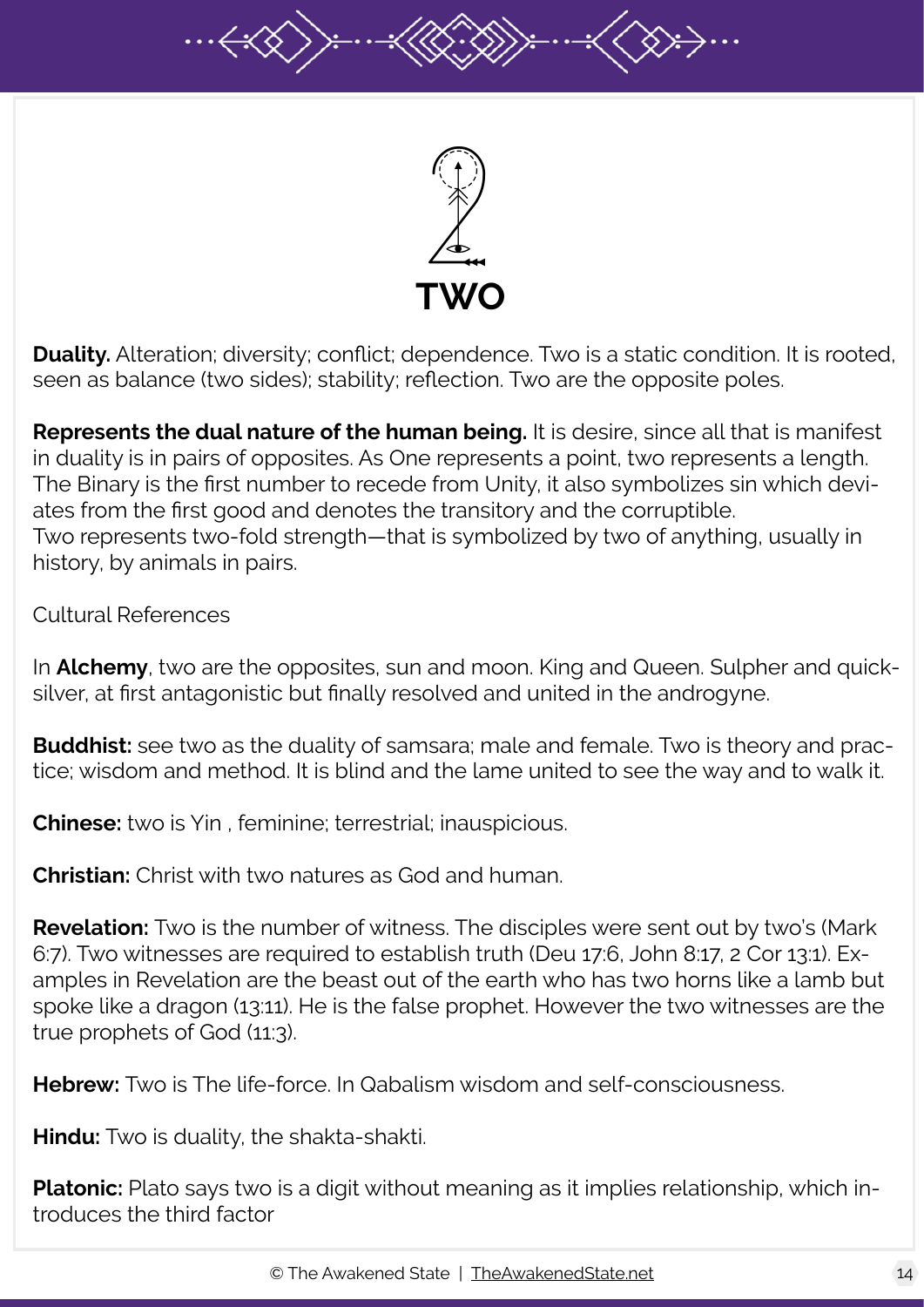

#### **The third dimension – we do things in threes so they will manifest in our physical realm.**

It's roots stem from the meaning of multiplicity. Creative power; growth. Three is a moving forward of energy, overcoming duality, expression, manifestation and synthesis. Three is the first number to which the meaning "all" was given. It is The Triad, being the number of the whole as it contains the beginning, a middle and an end.

The power of three is universal and is the tripartide nature of the world as heaven, earth, and waters. It is human as body, soul and spirit. Notice the distinction that soul and spirit are not the same. They are not. **Three is birth, life, death. It is the beginning, middle and end. Three is a complete cycle unto itself. It is past, present, future.**

The symbol of three is the triangle. Three interwoven circles or triangles can represent the indissoluble unity of the three persons of the trinity. Others symbols using three are: trident, fleur-de-lis, trefoil, trisula, thunderbolt, and trigrams.

The astral or emotional body stays connected to the physically body for three days after death. There is scientific evidence that the brain, even when all other systems are failing takes three days to register complete shutdown.

There are 3 phases to the moon.

Three is the heavenly number, representing soul, as four represents body. Together the two equal seven (3+4=7 ) and form the sacred hebdomad. **The 3×4=12 representing the signs of the Zodiac and months of the year.**

Pythagorean three means completion.

There are three wishes, genies have three wishes, three leprecons, three prince or princesses, three witches, three weird sisters among others.

Cultural References Continued on Next Page...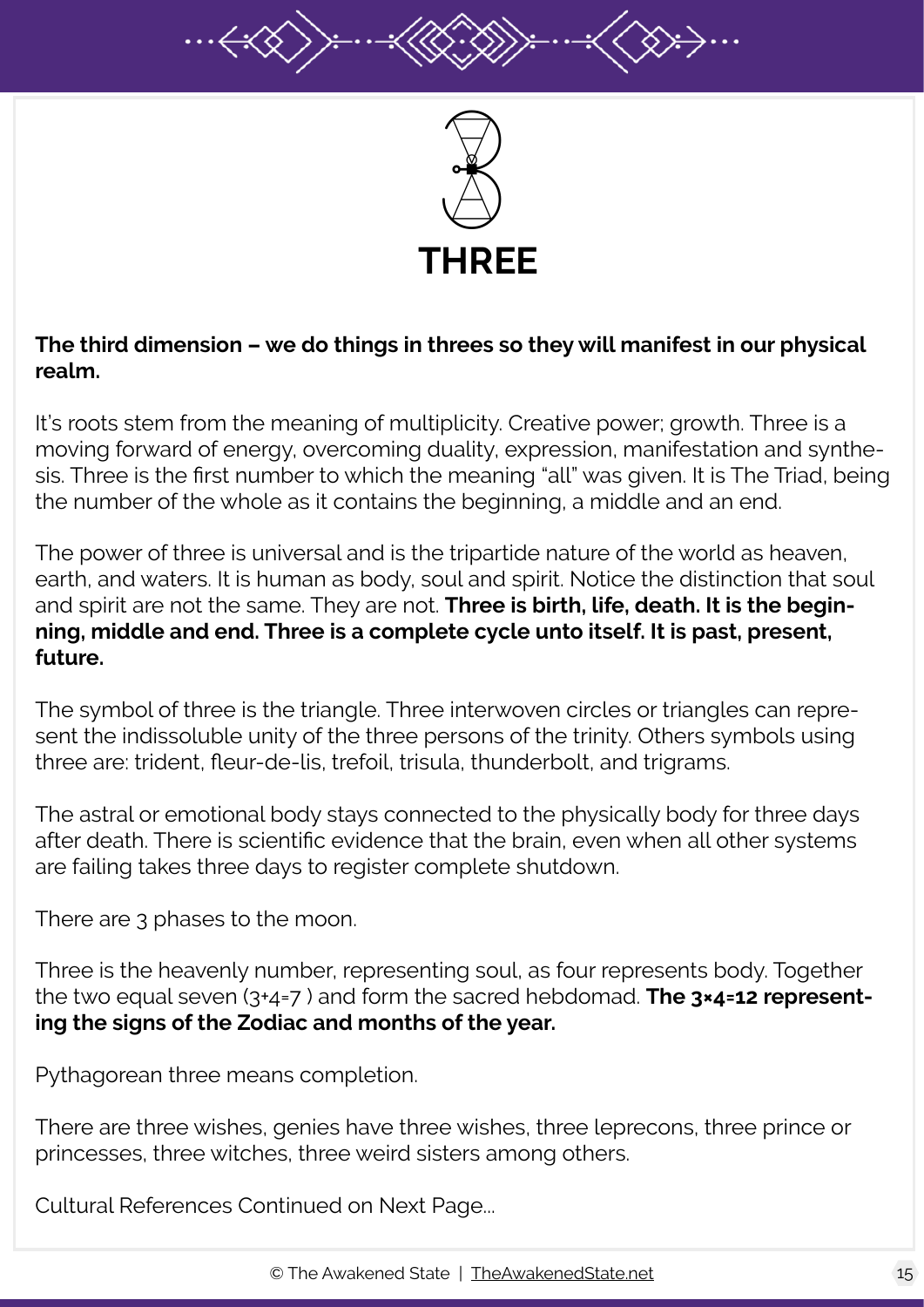**Arabian, Pre-Islamic:** the Manant is a threefold goddess representing the 3 Holy Virgins, Al-Itab, Al-Uzza, and Al-Manat. They are depicted as aniconic stelae, stones or pillars, or as pillars surmounted by doves.

**Buddhist:** tradition the theme of 3 is represented by, The Tri-ratna, The Three Precious Jewels, and the Buddha, Dharma, Sangha.

**Chinese:** Sanctity; the auspicious number; the first odd, yang number….The moon toad, or bird, is three-legged.

**Celtic:** Bridgit is threefold; there are the Three Blessed Ladies and innumerable Triads, often a threefold aspect of the same divinity.

**Christianity:** Three represents the Trinity, the soul, the union of body and soul in human in the church. There were three gifts of the Magi to Christ as God-King-Sacrifice; three figures of transformation, temptations, denials by Peter (one of the 12 Apostles—- 12=3 (1+2=3). There were 3 crosses at Calvary, He died on The Hills, there were 3 days to the death process for Christ, and there were 3 appearances after his death. There were 3 Marys, and there are 3 qualities or theological virtutes being Faith, Hope, Love or more commonly known as Charity. The number 3 gives to the meaning the embracing Godhead – Father, Mother, Son/Daughter.

**Egyptian:** Hermetic tradition, Thoth is the Thrice Great, 'Trismegistus'. The Supreme Power. Emerald Tablets - Three come forth from the three of the balance,

There is an ancient wisdom that's says; 'Messages or events that come in three's are worth noticing. 'Whenever anything is mentioned three times it is a witness to us that these things are of utmost importance.

#### **Three symbolizes manifestation into the physical. It is the triangle – pyramid shape in the vesica pisces – see image below.**

'Power of Three' has to do with Alchemy. The Egyptian god Thoth or the Greek Hermes Trismegistus (Thrice Blessed or Thrice Great) are the progenitors of the Emerald Tablets describing the mysteries of Alchemy. The alchemy of three is demonstrated by its power of multiplicity. For example, in understanding the numbers – One gave rise to Two (1+1=2) and Two gave Rise to Three (2+1=3) and Three gave rise to all numbers (3+1=4, 3+2=5, 3+3=6, 3+4=7, 3+5=8 3+6=9). Thus in addition to being a number of good fortune, Three is also the number of multiplicity and alchemy among other things.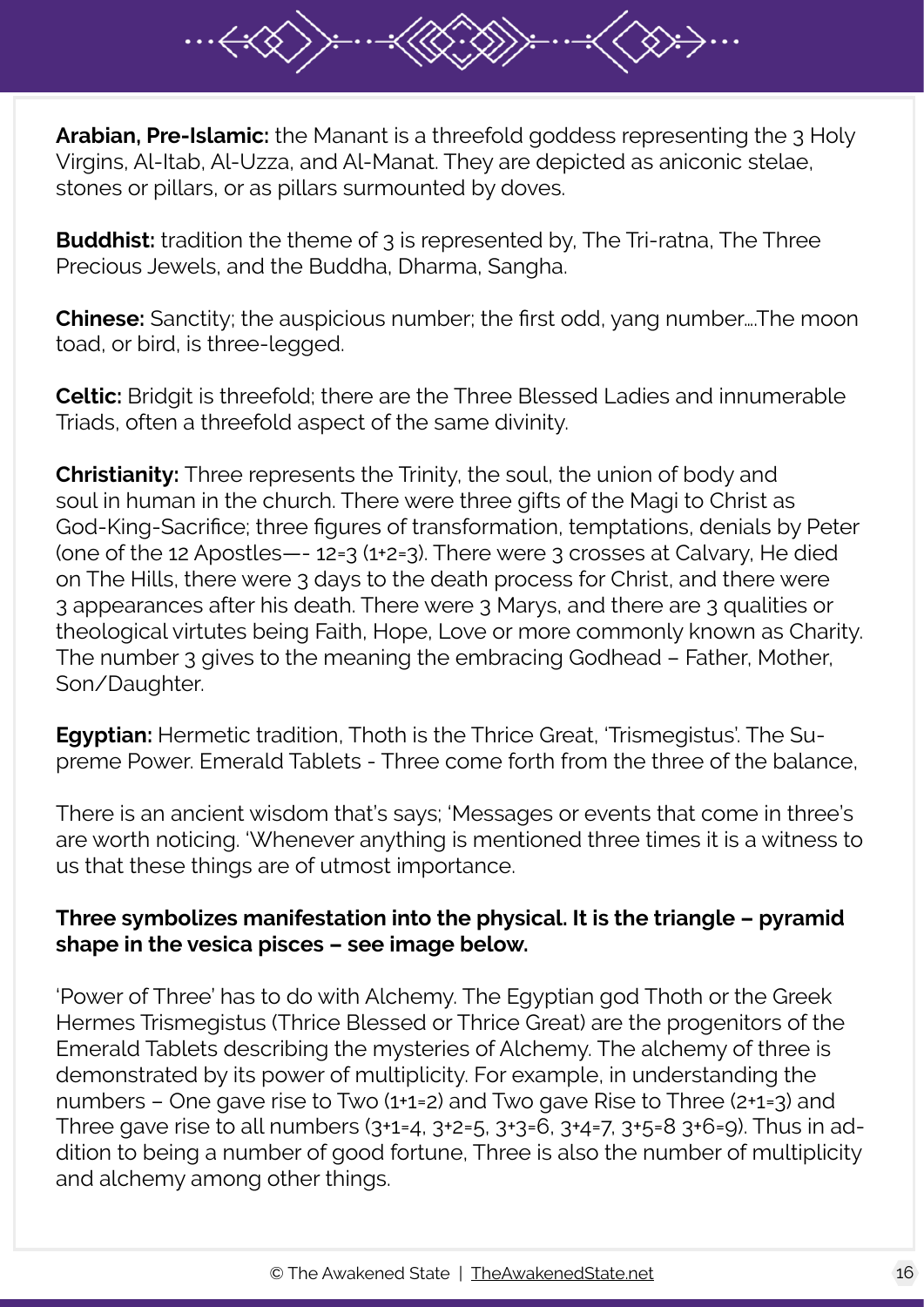

Many believe the Triquetrais an ancient symbol of the female trinity, because it is composed of three interlaced yonic Vesica Pisces (a.k.a. PiscisSLatin for "Vessel of the Fish") and is the most basic and important construction in **Sacred Geometry, which is the architecture of the universe.**

A Vesica is formed when the circumference of two identical circles each pass through the center of the other in effect **creating a portal**. 'The Triquetra' represents the 'Power of Three' or the threefold nature of existence i.e. body, mind and spirit; life, death and

rebirth; past, present and future; beginning, middle and end; Sun, Moon and Earth; and the threefold co-creative process described as thought, word, and deed.



Vesica Pisces – Oval opening of the penis The Interglactic Eye of the Black Hole Merging Universes

**The creation process** as described in the Vedas is unfolding, maintaining, and concluding as in birth, life and death. There are innumerable trinities and triads throughout myth and religious traditions, such as the triple goddess; maiden, mother, crone.

One example in Greek mythology is Kore, Demeter, Hecate. The Christian trinity is Father, Son and Holy Ghost. Vedic trinities include Brahma, Vishnu and Shiva with their consorts Saraswati, Lakshmi and Kali to name just a few.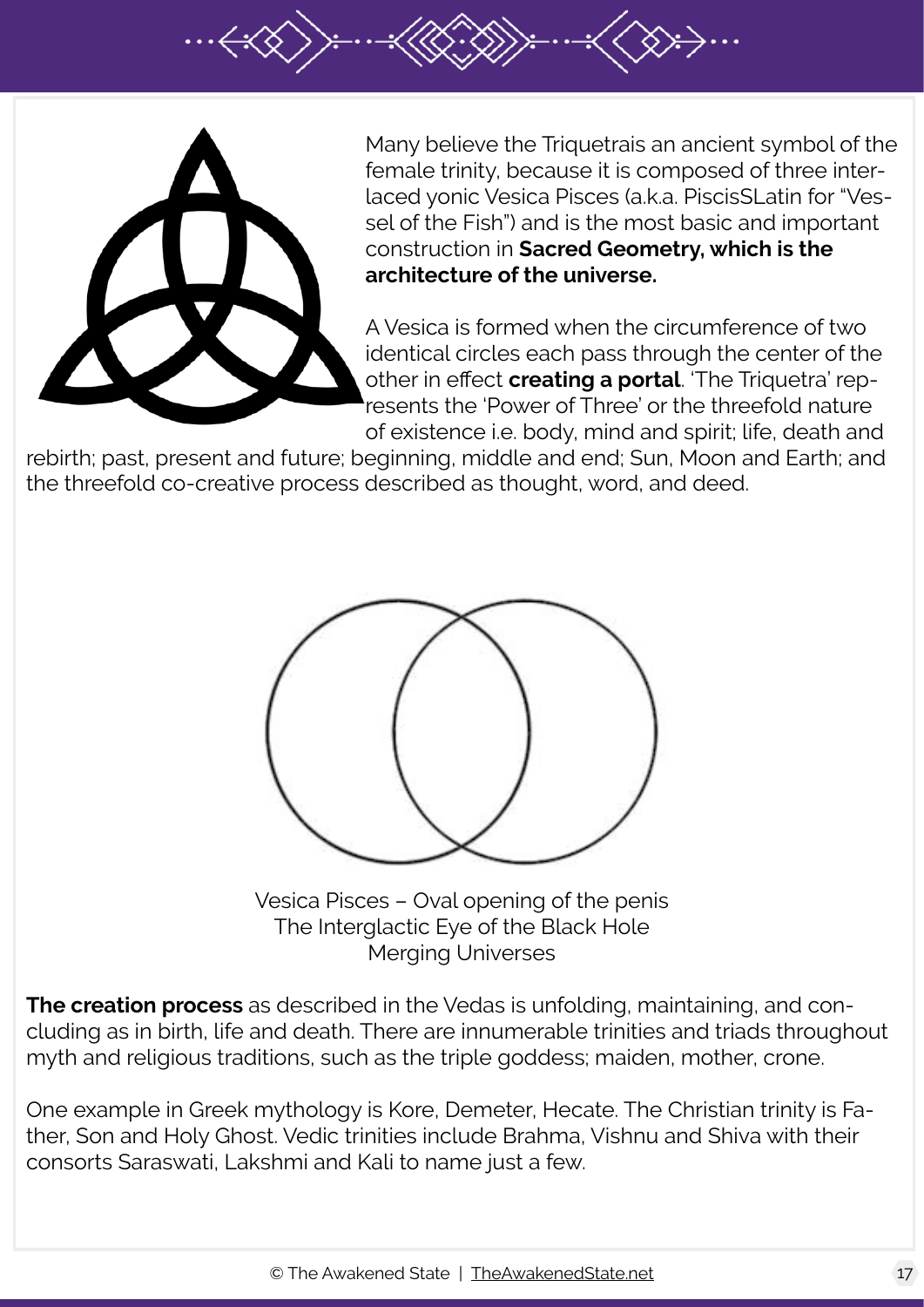

#### **Four is the 4th dimension = time which is illusion.**

Four is seen as the first solid number. Spatial in scheme or order in manifestation. Static as opposed to the circular and the dynamic Wholeness; totality; completion; solid Earth; order Rational – relativity and justice Symbol of measurement Foundation

The are four cardinal points; four seasons; four winds; four directions (as in North, South, East, West); four elements (Fire, Water, Air, Earth) in the western culture.

There are four sides to a square; four arms to a cross. There are four rivers to Paradise, that formed a cross (the Garden of Eden was said to be within the four rivers). Within Paradise were four infernal regions, seas, and sacred mountains. There are four watches of the night and day, quarters of the moon. There are four quarters to the earth. There are four tetramorphs. The Divine Quaternity is in direct contrast to the Trinity. Four is a symbolic number used throughout in the Old Testament. The quaternary can be depicted as the quatrefoil as well as the square and the cross.

#### Cultural References

**Native American:** As in other cultures, ceremonies and ritual acts are repeated in fours. The Native Amercican cultures have used the number 4 most frequently as in the four cardinal directions. The four winds are depicted by the symbol of the cross and by the symbol of the swastika.

The swastika as some misbelieve was not created by Hitler. It was instead borrowed from the Native American and occult beliefs of which Hitler had great interests. Hitler derived his "insanity" of power from his misdirected interpretation and use of metaphysical principles.

He used knowledge that his human consciousness couldn't possibly understand and the use of this knowledge for personal gain is part of the imbalance that creates the **chaos and karma**.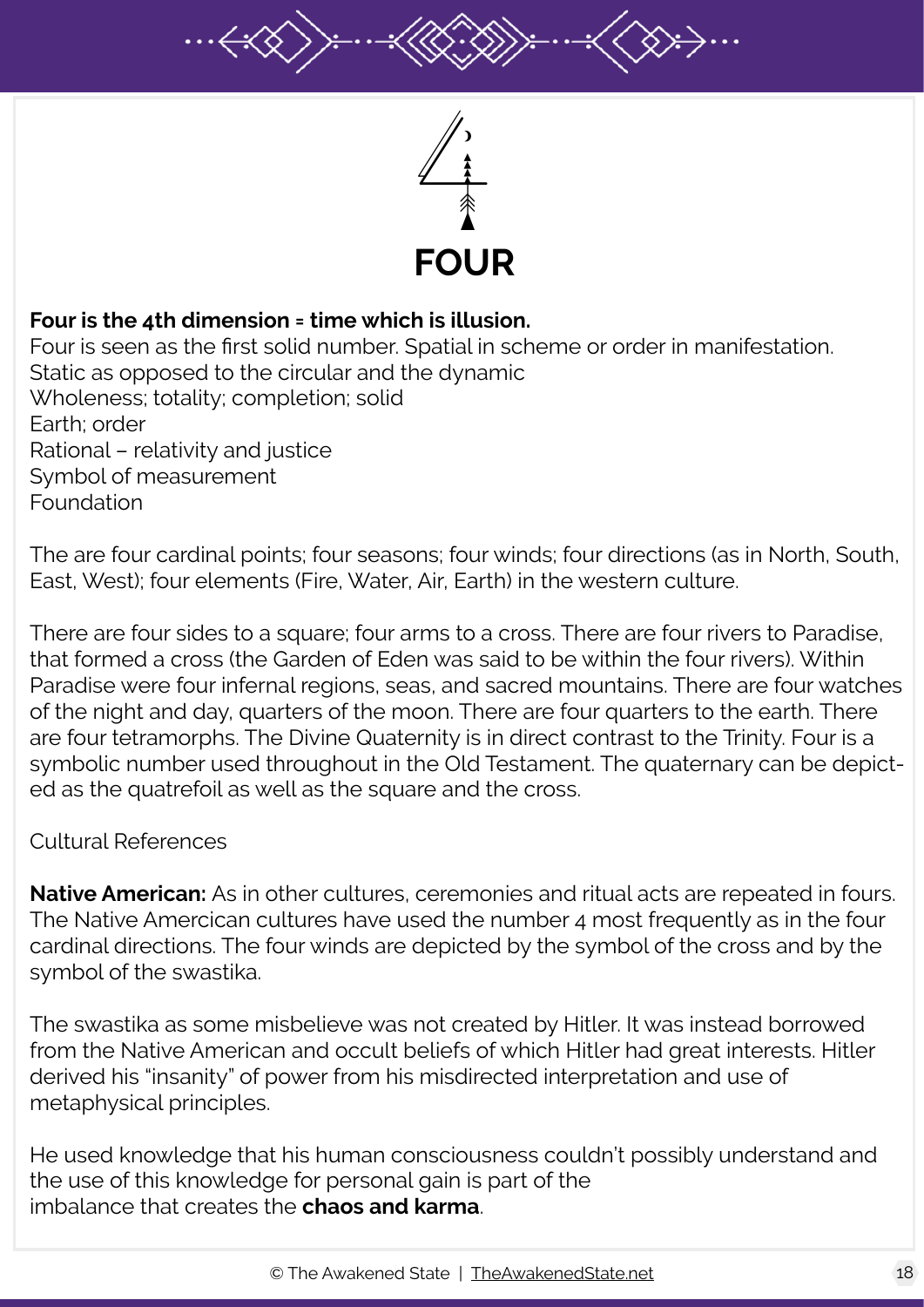**Revelation:** There four angels standing at the four corners of the Earth, holding back the four winds of the earth (Rev 7:1).

**Buddhism:** The Damba Tree of Life has four limbs and from its roots four sacred streams of Paradise that represent the the four boundless wishes of compassion, affection, love impartiality. It also represents the four directions of the heart as well.

**Egyptian:** Four is the sacred number of Time, measurement of the sun. Four pillars support the vault of heaven. There are four canopic jars placed around the dead at the four corners guarded by the four sons of Horus who are associated with the cardinal points. In the Hermetic it is the divine quaternity. It represents God.

**Greek:** Four is the sacred number of Hermes.

**Hebrew:** Four represents measuring; beneficence; intelligence. In the Kabbalah four is memory; four represents the four worlds of the Kabbalah.It also represents the four directions of space and the four levels of the hierarchical organism of the Torah.

**Hindu:** Four is Totality; plenitude; perfection. Brahma, the Creator is four faced. The temple is based on the four sides of the square, symbolizing order and finality. There are four tattvas the four bodies bodies of human and kingdoms of nature which are animal, vegetable, mineral, mind. There are four yugas. Four is the winning throw of the dice. There are four castes and pairs of opposites.

**Islamic:** tradition the four terms of the quaternary are the Principle which is Creator; Universal Spirit; Universal Soul; and the primordial matter. These correspond to the four worlds of Kabbalism. There are four angelic beings and four houses of death. There are four levels to the Bardo.

**Mayan culture** four giants support the celestial roof. Four is seen as the number of support .

**Pythagorean:** Four is Perfection; harmonious proportion; justice; the earth. Four is the number of the Pythagorean oath. Four and ten are divinities. The Tetraktys 1+2+3+4=10.

**Scandinavian:** there are four rivers of milk flowing in Asgard.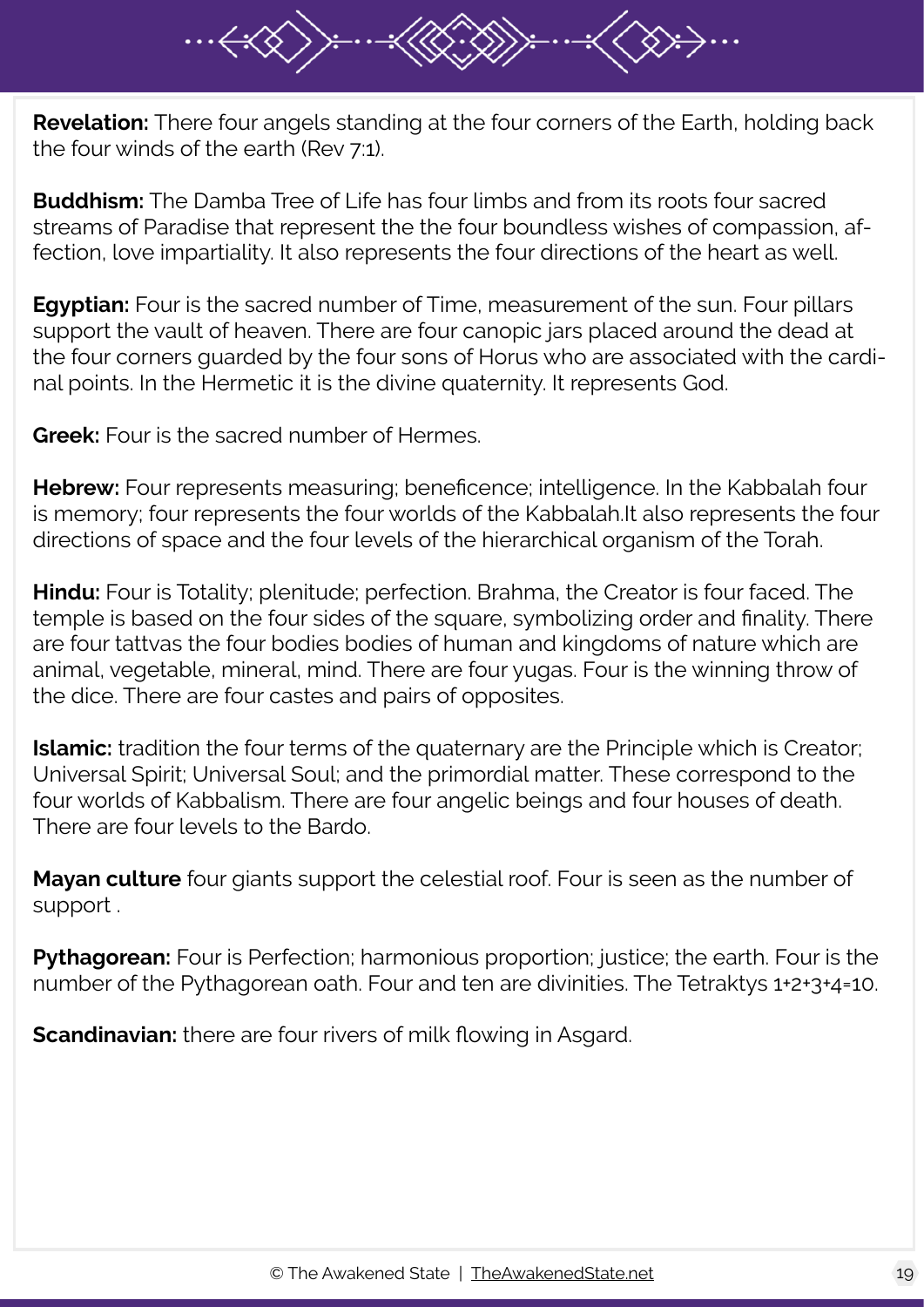

**Five is the symbol of human microcosm.** The number of the human being. Human forms—-the pentagon when arms and legs are out stretched. The pentagon is endless —-sharing the symbolism of perfection and power of the circle. Five is a circular number as it produces itself in its last digit when raised to its own power. The pentacle, like the circle symbolizes whole, the quincunx being the number of its center and the meeting point of heaven, earth, and the four cardinal points plus the center point.

**Five is also representative of the Godhead – Central Creator of the four fours plus itself equalling five.** Five is the marriage of the hieros gamos as combination of feminine and the masculine. Feminine being even, as 2, in frequency and masculine being odd as 3 in frequency = 5.

The number five symbolizes meditation; religion; versatility. It represents the five senses (taste, touch, smell, sight, hearing) everywhere except in the East. In the East there are six—-the extra being Mind. We find meanings to five in the five petaled flower, five pointed leaves—especially the ROSE. The Rose has much symbolism, but also the lily, vine, all of which represent the microcosm.

The five pointed star depicts individuality and spiritual aspiration, and education when it points upward. The five pointed star pointing downward represents witchcraft, and it is used in black magic. Noted: There is a very broad difference between witchcraft and black magic.

The number five formed the first counting process from which all else came.

Cultural References

**Alchemy:** The five petaled flower and five pointed star symbolizing the **quintessence**.

**Buddhist:** belief the heart has four directions— the heart center makes five, symbolizing, universality. West, red; Amoghasiddhi, Infallible Success, sword, North, green.

**Christian:** There are five senses; five points to the cross; wounds of Christ; fishes feeding five thousand; and books of Moses.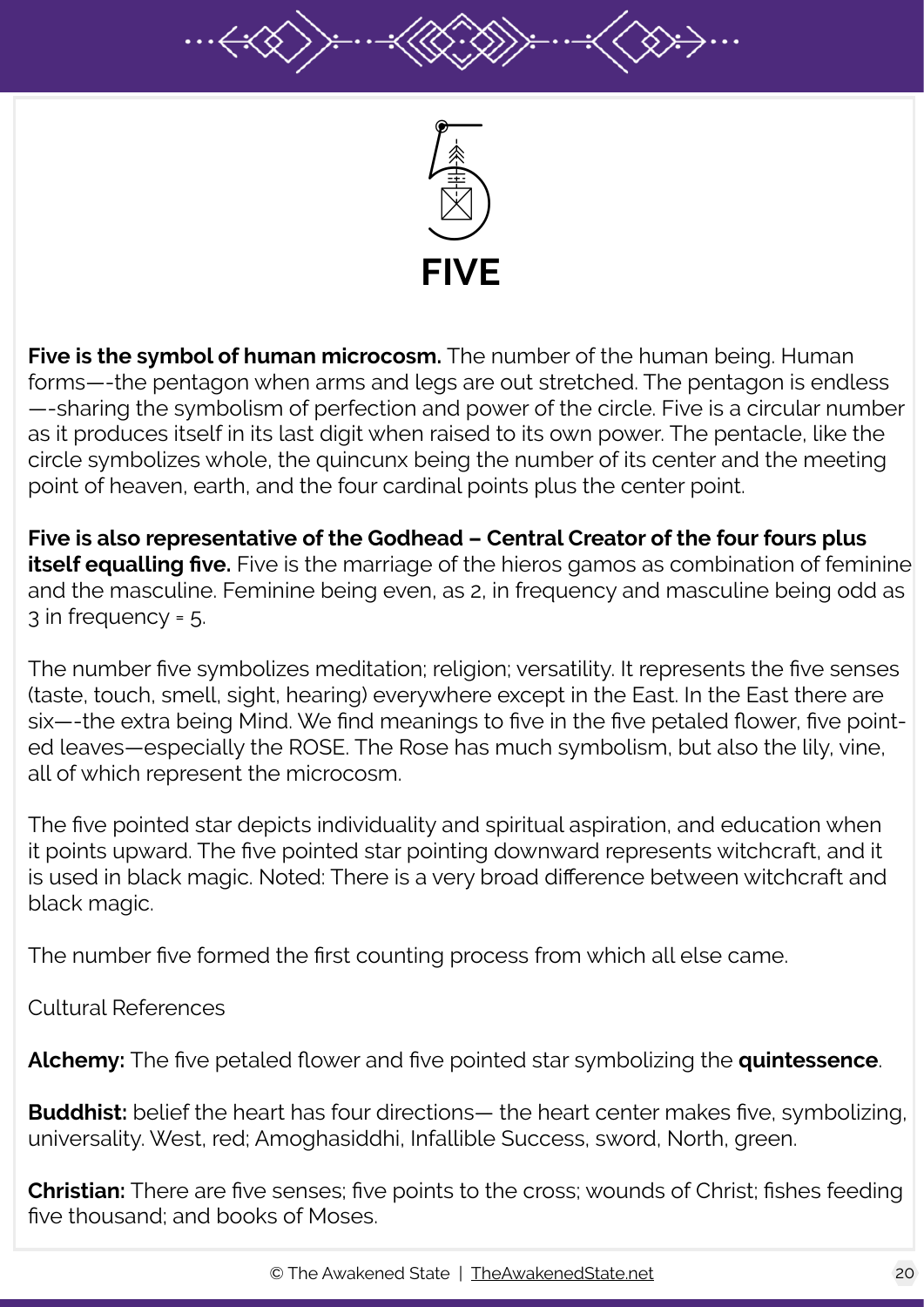

#### **Six represents equilibrium; harmony – balance. It is the perfect number within the decad: 1+2+3=6. It is the most productive of all numbers.**

It symbolizes union of polarity, the hermaphrodite being represented by the two interlaced triangles, the upward- pointing as male, fire and the heavens, and the downward-pointing as female, the waters and the earth.

Six is the symbol of luck; love; health; beauty; chance. It is a winning number at the throw of the dice in the West.

There are six rays of the solar wheel and there are six interlaced triangles. There are six pointed stars or Seal of Solomon – and Star of David – Merkabah

Cultural References

**Chinese:** Six represents Universe, with its four cardinal points and the Above and Below – making it a total of six directions. Chinese culture there are six senses: tastse, touch, smell, sight, hearing, the sixth being mind. The day and night each have six periods.

**Christian:** Six is perfection; completion because man was created on the sixth day. Six is man's number The most obvious use of this number is in the notorious passage containing 666.

(Rev 13:18 NIV) This calls for wisdom. If anyone has insight, let him calculate the number of the beast, for it is man's number. His number is 666. Hebrew: There are six days of creation. It symbolizes meditation and intelligence.

**Kabbalism:** Six is creation, and beauty.

**Pythagorean:** Luck

**Sumerian:** Six days of creation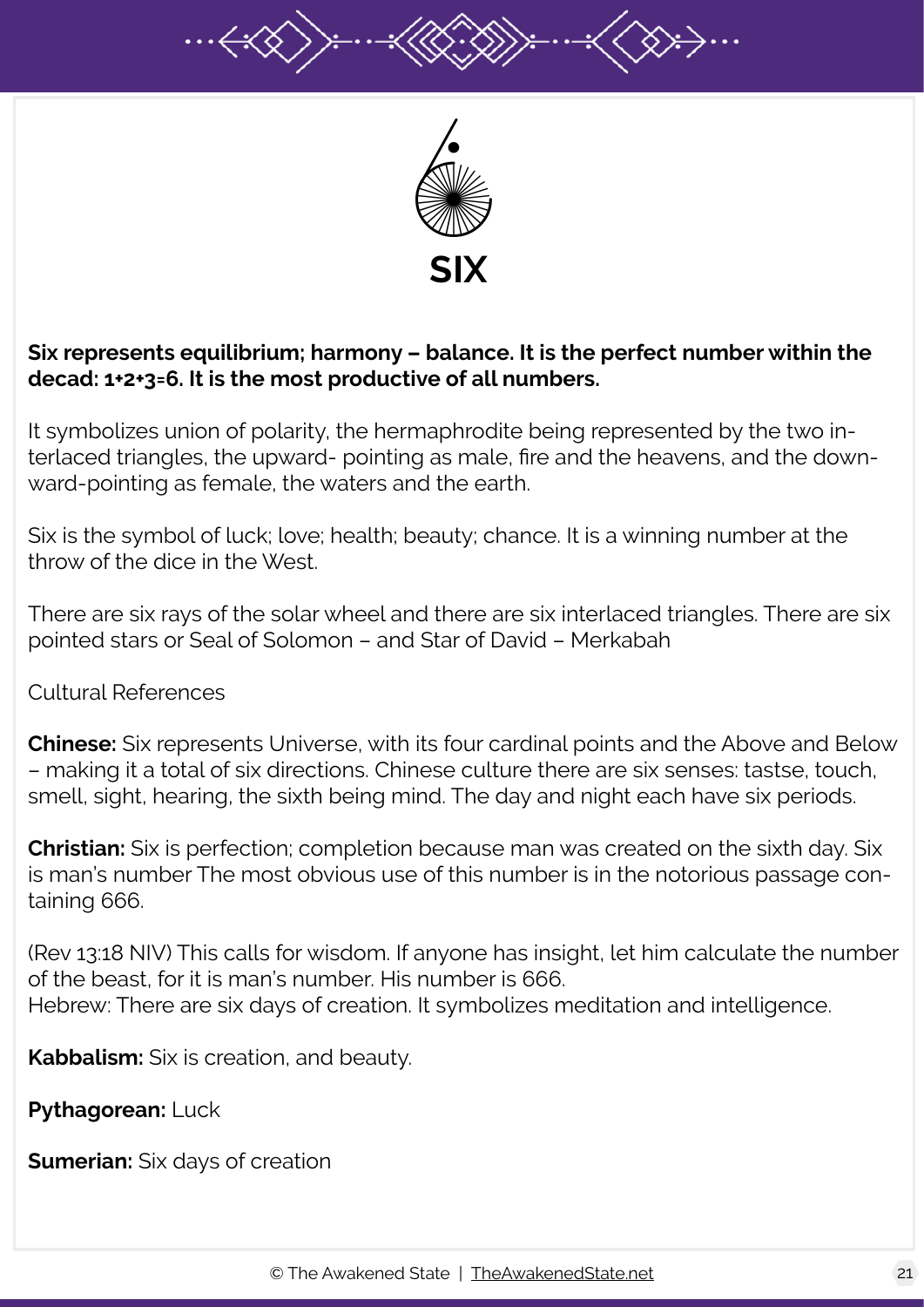

**If 6 represents humanity then 7 – the center of the spiral is humanity's connection to its source, god, Christ consciousness** – or whatever name you prefer.

**Seven is the number of the Universe.** It is the three of the heavens (soul) combined with the four (body) of the earth; being the first number containing both the spiritual and the temporal. In looking over the list of meanings it doesn't take long to figure out why the seven has become significant in metaphysical, religious and other spiritual doctrines – as seven represents the virginity of the Great Mother – feminine archetype – **She who creates.**

There are 7 ages of man, ancient wonders of the world, circles of Universe, Cosmic stages, days of the week, heavens, hells, pillars of wisdom, rays of the sun, musical notes – sound as frequency plays a key roll in matters of Universe. There are over 80 octaves of frequency – each governing a specific manifestation in Universe.

Cultural References

In all cultures, myths and legends seven represents…

**Completeness and totality Macrocosm Perfection plenty reintegration rest security safety synthesis**

The writings about the seven-headed dragon appear throughout India, Persia, the Far East, especially Cambodia, but also Celtic and other Mediterranean myths.

The seventh ray of the sun is the path by which the human beings pass from this world to the next. Seven days is the period for fasting and penitence. The seventh power of any number, both square and a cube and thus was given great importance.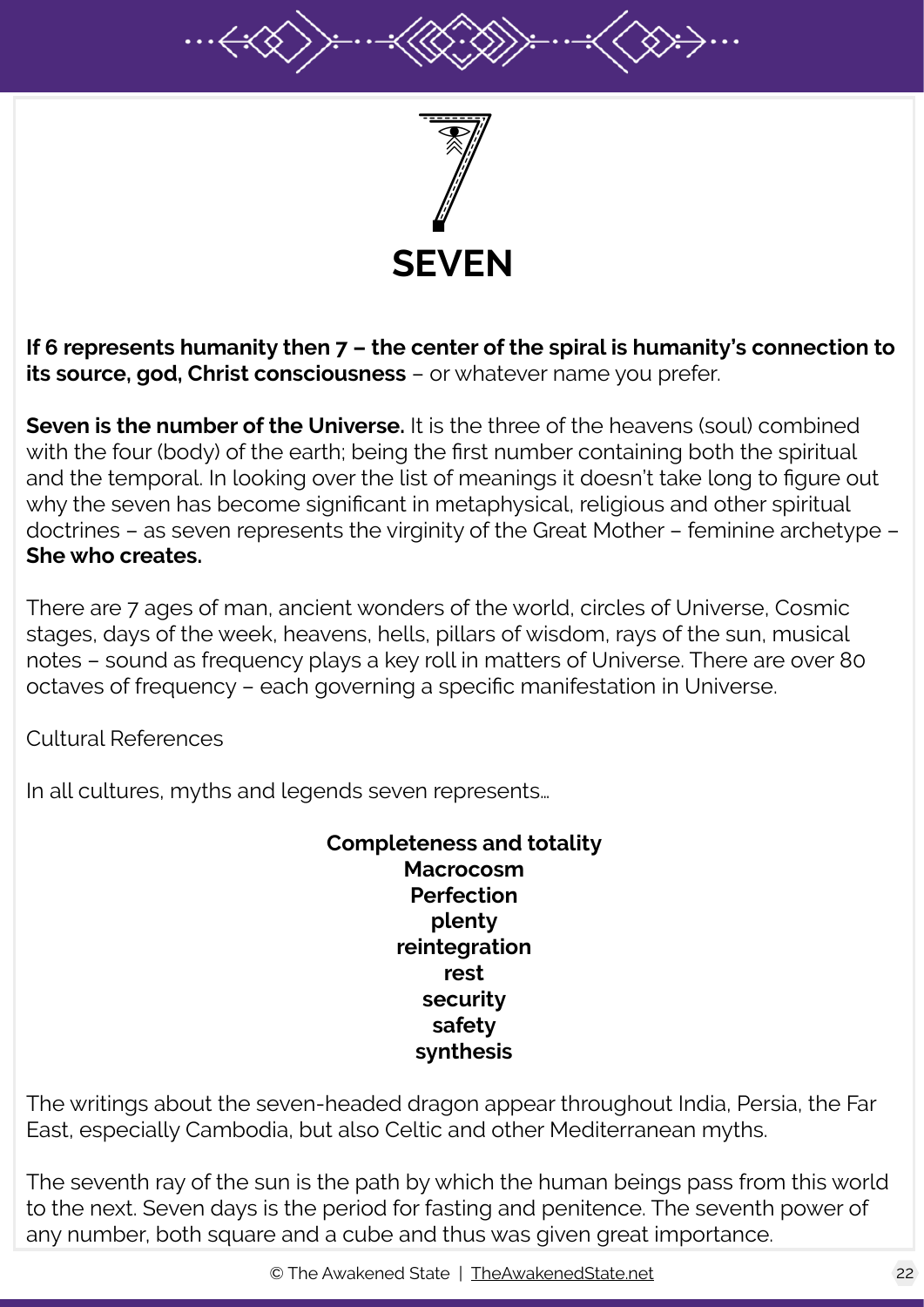

#### **Spiritually eight is the goal of the initiate, having gone through the seven stages. Eight is Infinity – Paradise regained.**

Eight is solidarity as the first cube and it denotes perfection by virtue of it's six surfaces. There are eight winds and intermediate directions of space. Eight represents the pairs of opposites. The octagon is the **beginning of the transformation** of the square into a circle and vice versa.

Cultural References

Eight in many cultures and ideologies seems to have similar meanings: **Felicity Perfect rhythm Regeneration Resurrection**

In some myths the eighth day created the new "man" of grace. After seven days of fasting and penance the eighth day becomes plenty and renewal. 7+1 is the number of the octave which is a continual theme in all esoteric belief systems. The knowledge of frequency and sound are a vital key in the ancient "mystery schools".

**Buddhist tradition:** eight is completion, all possibilities. There are eight symbols of good augury.

**Chinese system** of belief eight represents the whole. It is all possibilities in manifestation. Eight is seen as a good luck number. The PAKUA is the design depicting the eight trigrams and pairs of opposites, usually in a circle, the circumference of which symbolizes time and space. There are eight delights of human existence.

**Christian:** Eight is regeneration and rebirth. The font is usually octagonal as symbolizing the place of regeneration. There are eight beatitudes.

**Egyptian:** Eight is the number of Thoth.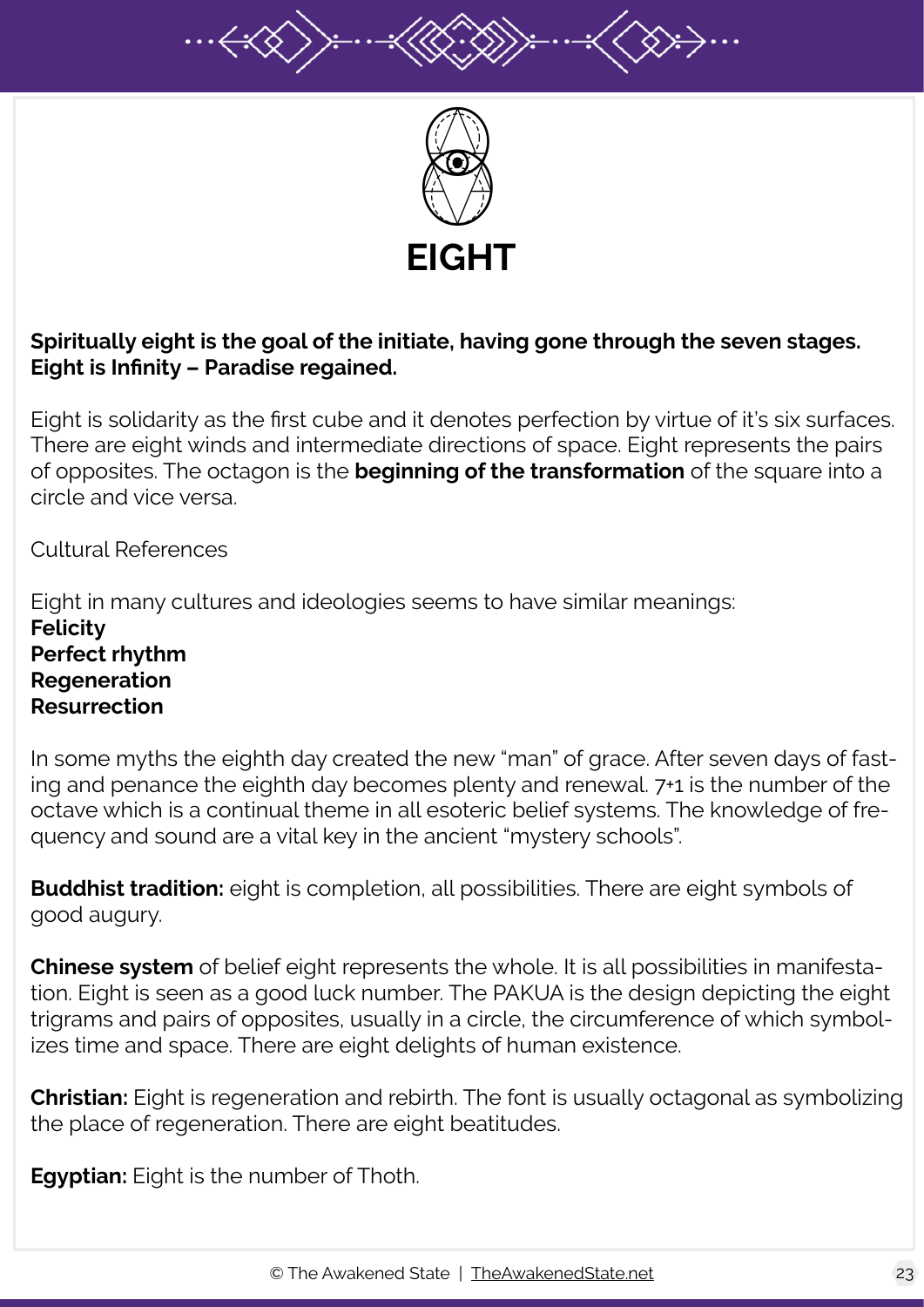



Nine is composed of the all-powerful 3×3.

#### **It is the Triple Triad – Completion; fulfillment; attainment; beginning and the end; the whole number; a celestial and angelic number – the Earthly Paradise.**

It is the number of the circumference, its division into 90 degrees and into 360 for the entire circumference.

Nine is symbolized by the two triangles which are a symbol of male, fire, mountain and female, water, cave principles.

Cultural References

**Buddhist** tradition holds nine to be the supreme spiritual power, and a celestial number.

**Celtic** legend symbolizes nine as a highly significant number. It is a central number with the eight directions with the center making nine. The Triple Goddesses are thrice three. There are nine Celtic maidens and nine white stones that symbolize the nine virgins attendant on Bridgit. Nine is connected with the Beltane Fire rites which are attended by  $81(8+1=9)$  men, nine at a time.

**Christian:** Nine is one of the numbers that appears scantly in Christian symbolism. There are the triple triads of choirs of angels and nine spheres and nine rings around hell.

**Egyptian** mythology nine represents The Ennead.

**Graeco-Roman:** There are nine Gods and later nine muses.

**Mayan:** There are nine underworlds each ruled by a God. We find this reference to "nine underworlds" present in many cultures and beliefs.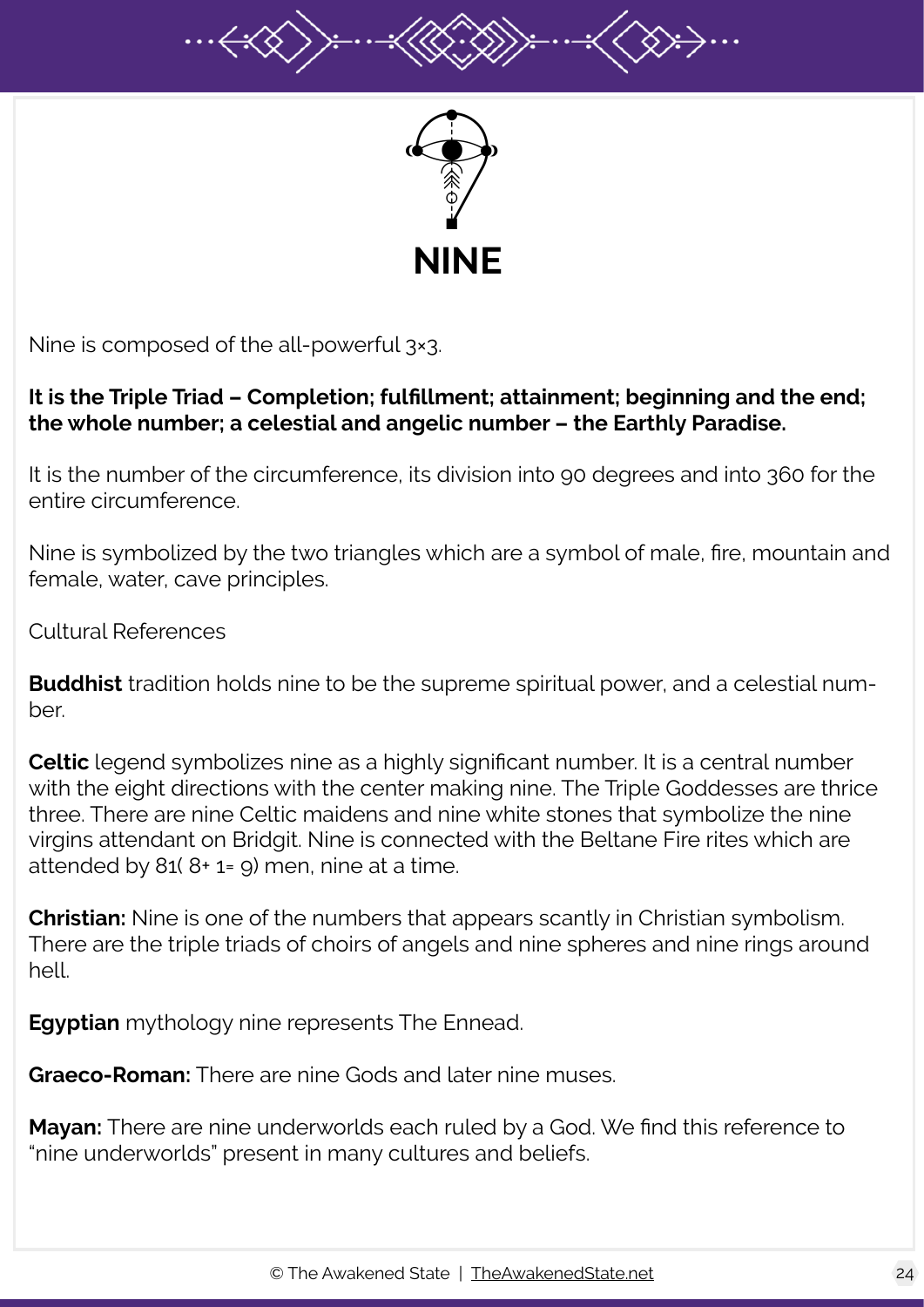

#### **10 = 1 = Rebirth – that which stirs and awakens your soul at this time.**

Ten is the number of the cosmos—-the paradigm of creation. The decad contains all numbers and therefore all things and possibilities. It is the radix or turning point of all counting.

Ten is all-inclusive representing law; order and dominion. The tetraktys 1+2+3+4= 10 symbolizes divinity and one represents a point; two, length; three, a plane or surface (as a triangle); four, solidity or space.

**It is seen as the perfect—the return to unity.** When based on the digits of the two hands, it is completeness and the foundation of all counting. Its highest ranges of completeness, 100 and 1000, are the basis of all Hindu cosmology, and in China the Ten Thousand Things, ie: the uncountable, symbolize the whole of manifestation.

Ten is also the number of completion of journeys and returns to origins: Odysseus wandered for nine years and returned on the tenth. Troy was besieged for nine years and fell on the tenth. Ten is the sum of the number nine of the circumference with the one of the center—-being perfection. We see ten also being symbolized in rituals like the ritual of the Maypole – the one of the axis with the circle danced around.

Cultural References

**Christian:** There are ten Commandments of the Decalogue; as there are ten parables of the ten lamps, virgins, and talents. Tithes were to be given to God.

**Gnostic:** The ten Aeons become Sephiroth, emanating from the Pleroma.

**Hebrew:** In Qabalism ten is the numerical value of Yod, the Eternal Word, the first letter of the Divine name.

**Sephiroth:** The spheres or emanations from the Ein Soph, symbolized by the Tree of Life. The first being the Monad, the First Cause of the other nine which are composed of three trinities, each being an image of the original Trinity of male-female and uniting intelligence. The tenth Adoni represents the mystic return to unity. In Solomon<sup>1</sup>s Temple there were ten lavers, tables and candlesticks. The cherubim were ten cubits high and ten Levites minister before the Ark.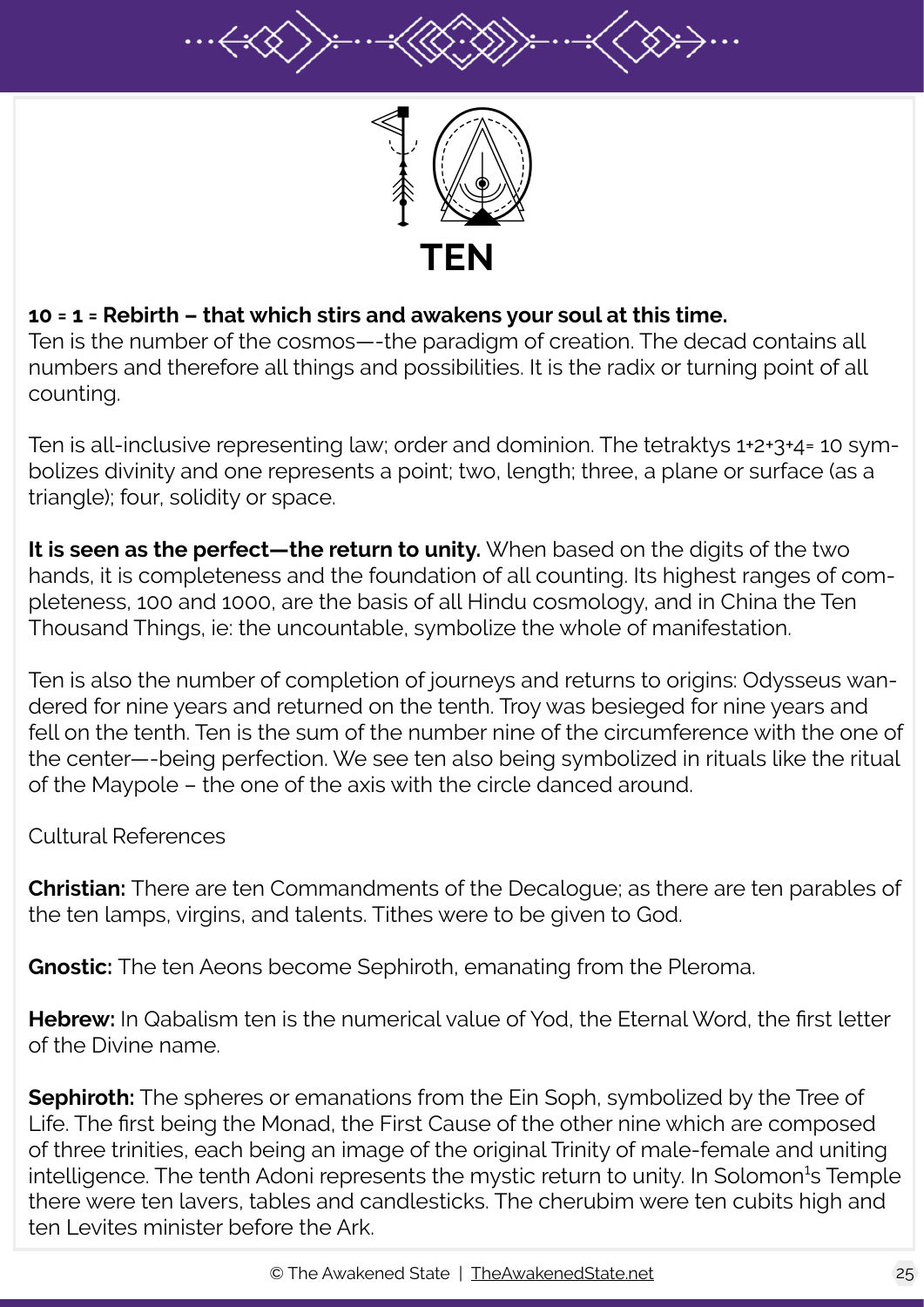

The number 11 is double digit that repeats itself – therefore is considered as a Master or Power Number. In Numerology – 11 represents impractical idealism, visionary, refinement of ideals, intuition, revelation, artistic and inventive genius, avant-garde, androgynous, film, fame, refinement fulfilled when working with a practical partner.

Eleven is a higher octave of the number two . It carries psychic vibrations and has an equal balance of masculine and feminine properties. Because eleven contains many gifts such as psychic awareness and a keen sense of sensitivity, it also has negative effects such as treachery and betrayal from secret enemies.

In systems such as Astrology and basic Numerology, eleven is considered to be a Master Number.

Ten being the perfect number, eleven represents the exceeding of both. It is interesting to note that eleven when broken down (1+1=2) comprises the Two of duality.

### **11:11 is a digital code for Awakening that many see.**

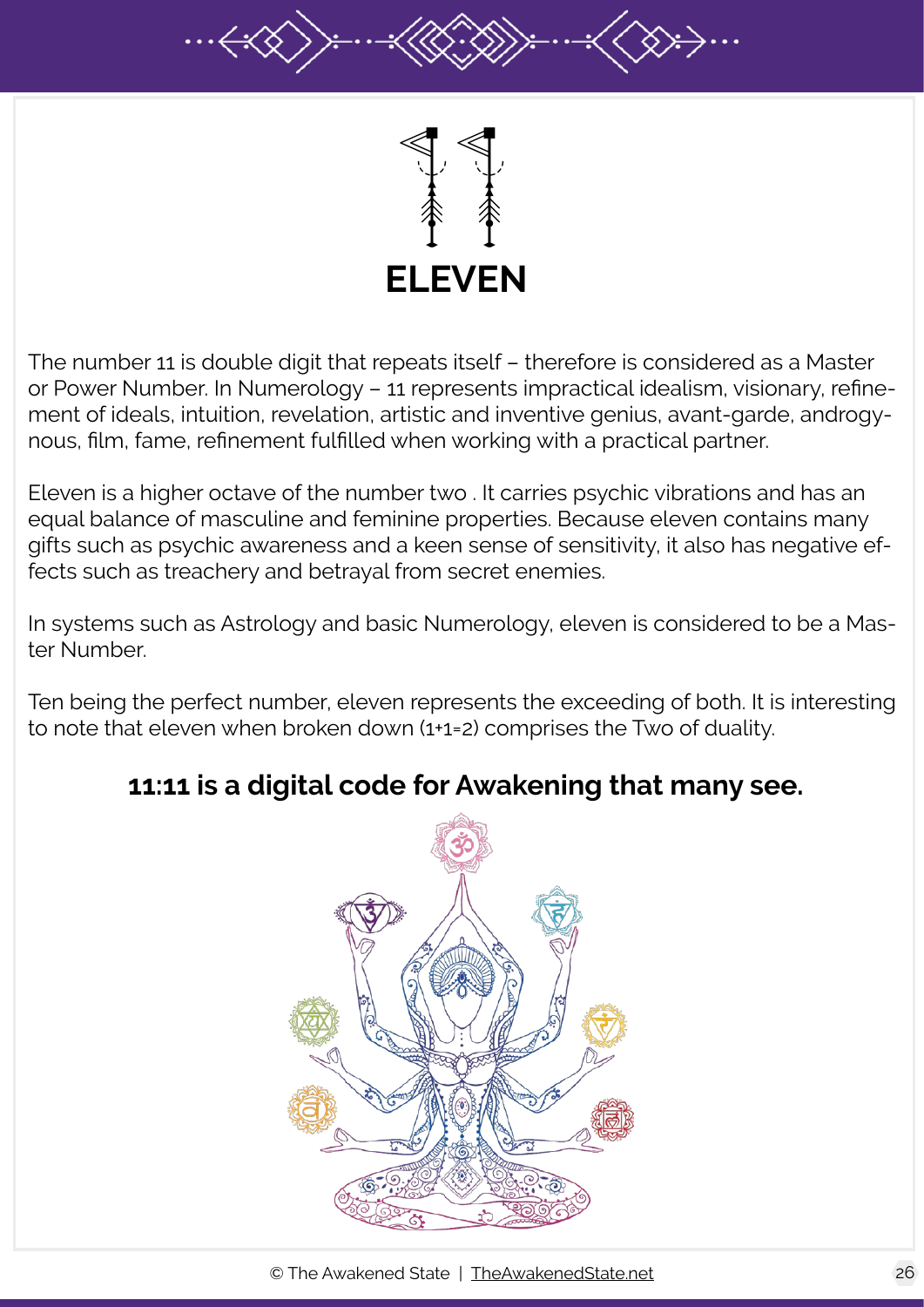# **THE 11:11 Phenomenon**

*To go deeper, Ellie from [Crystallinks](http://www.crystalinks.com/11.11.html) has a fantastic resource on these codes. A big thanks to her for sharing her cultural information that you just read. Her words have changed my life and I hope they can change yours.*

*"Physical reality is a consciousness program created by digital codes. Numbers are numeric codes that define our existence. Human DNA, our genetic memory, is encoded to be triggered by digits at specific times. Those codes awaken the mind to the change and evolution of consciousness.*

> The brain is an electrochemical machine (computer) that processes through binary code zeroes and ones that create patterns of experiences and realities.



The illusion of physical reality is created by the patterns of the Fibonacci Sequence - the Golden Spiral of Consciousness consisting of zeros and ones that align with the brain.

# 0. 1. 1. 2. 3. 5. 8. 13. 21. 34. 55. 89. 144...

When people see the 11 it triggers part of their DNA linked to remember we exist in a Holographic Universe. This leads to an ongoing series of synchronicities to find truth." - Crystallinks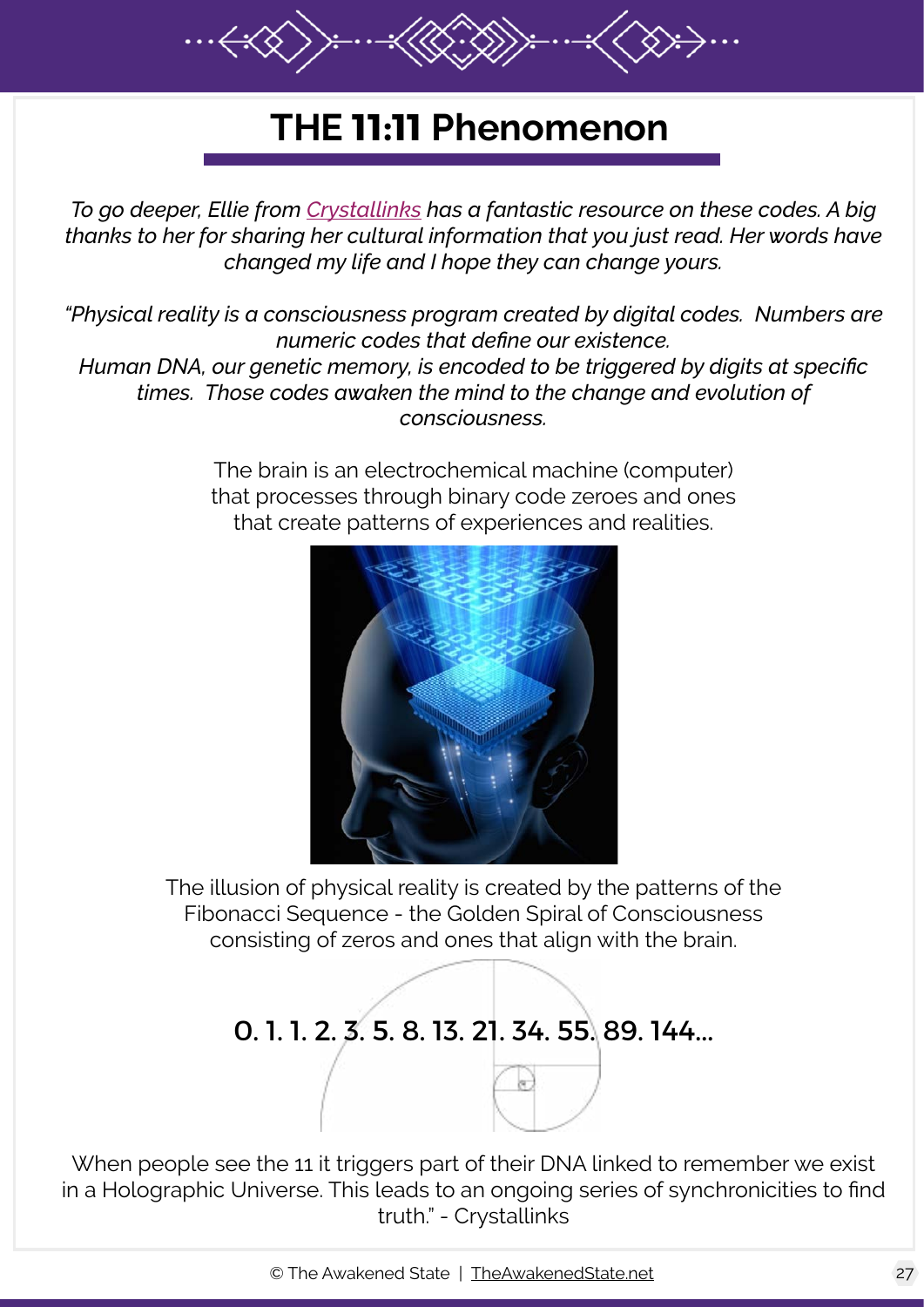

12:12 references the digital code for the illusion of time.

2012 Mayan Calendar

#### **12 Around 1 to create a matrix or consciousness programs of reality. 12 Pyramids of Thoth**

12=3 = third dimension, physical Reality.

#### **12:12=3+3=6=Star of David – Merkabah – Kabbalah – Tree of Life – blueprint for the architecture of our reality.**

Reality is created by 12 a source. (Triggered by a tone – the source divides into 12 pyramids which spiral around the source creating a multi-dimensional grid or matrix. **This is the source of energy which creates everything our soul experiences in many levels of grid realities. This all occurs simultaneously – though 12 is a measure of time – the calendar months – clocks – astrology – etc.**

The Duocad is a complete cycle; cosmic order. The 3×4 is both the spiritual and temporal order—the esoteric and the exoteric. There are twelve signs in the standard Zodiac and twelve months in our year. Twelve hours of the day and night.

12 is a higher octave of the number three and is an indicator of great understanding and wisdom. Much of its knowledge is gleaned from life experiences which enables a sense of calm to prevail in even the most turbulent of situations. Twelve is significant in ancient man<sup>1</sup>s life because there were twelve tribes in Israel, twelve disciples followed Jesus, there are twelve astrological signs in the zodiac, there are twelve months in the year, and our modern clock is divided into two groups of twelve hours.

It is considered to be the ancient number of completion as it signals the end of childhood and the beginning stages of adulthood. Additionally, the ancient numbering and measuring systems are based on this number, as evidenced by terms such as a dozen (12), a gross (12 times 12), a shilling (12 pence) and a foot (12 inches). Negatively, twelve can suffer from a form of depression brought about by a feeling of resignation that life<sup>1</sup>s events have transpired in such a way. (There are also 12 countries using the euro as of December 2004.)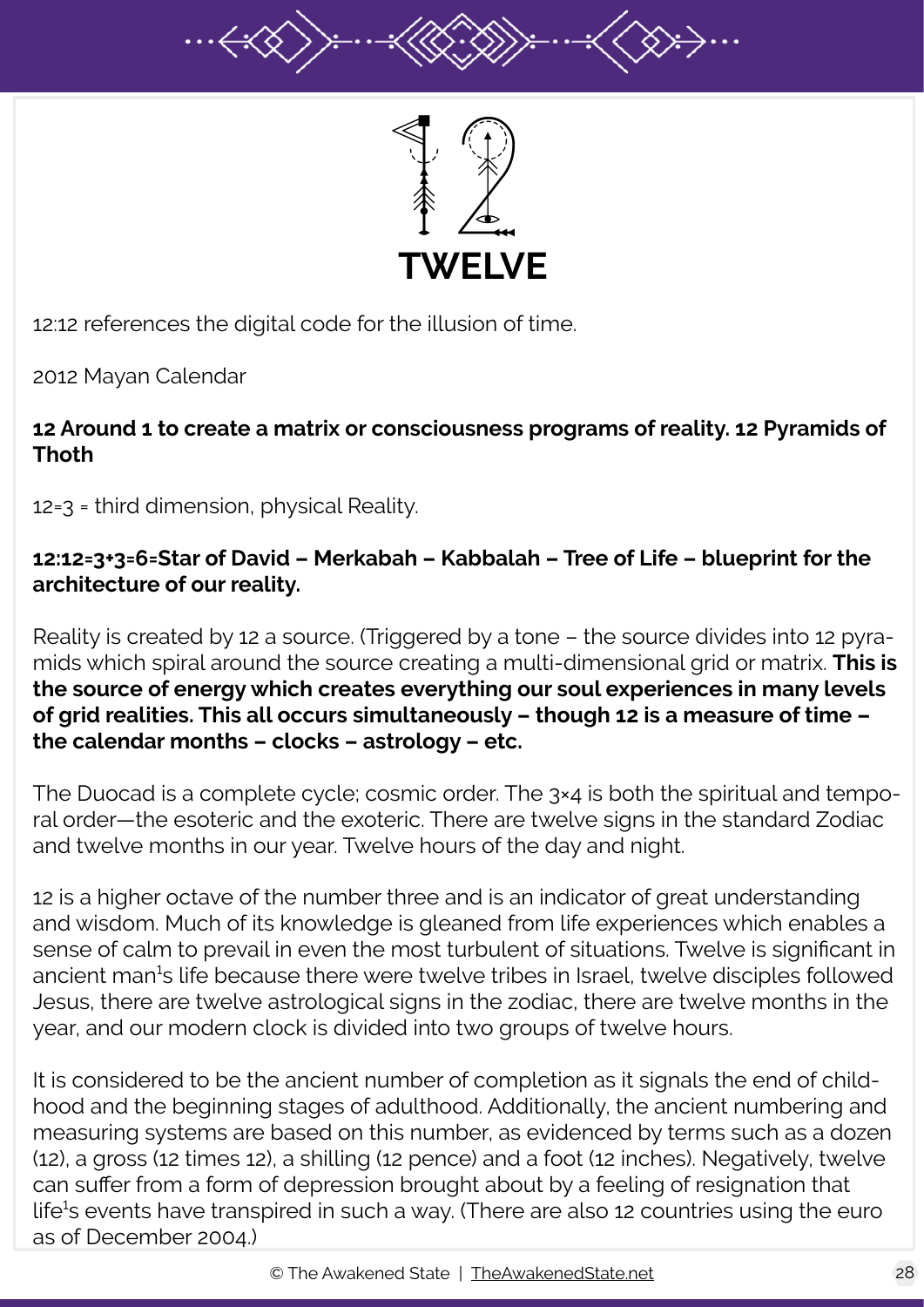

Reality is myth, math and metaphor created by the patterns of Sacred Geometry that repeat in cycles called Time (Clock) and Space (Space). 12 Around 1 or 13

#### **13 = (1+3) = 4 = closure of our reality program or the evolution of consciousness back into light. 13 dimensions of consciousness.**

4 also references the number 40, given significance throughout history. Year 40 was a leap year starting on Friday of the Julian calendar.

13 is a Fibonacci Number (F7).

13 is the 6th prime number. 6 is sometimes considered an unlucky number due to its association with 666 (18=9=closure).



13 is the second Star Number.

#### **There are 13 circles in Metatron's Cube.**

13 is the atomic number of aluminium. In chemistry and physics, the atomic number (also known as the proton number) is the number of protons found in the nucleus of an atom. It is traditionally represented by the symbolZ. The atomic number uniquely identifies a chemical element. In an atom of neutral charge, atomic number is equal to the number of electrons. The atomic number is closely related to the mass number, which is the total number of protons and neutrons in the nucleus of an atom.

In prophecy we find:

12 crystal skulls around 1 forming a matrix at the end of physical time Mesoamerican (Mayan) Long Count Calendar and Calculating the Tzolk'in date portion which takes us to Long Count 13.0.0.0.0 on December 21, 2012. The lunisolar calendar generally has 12 months but every second or third year has 13.

With the 12 around 1 matrix, we find the origins of a superstition linking 13 people at the Last Supper – 12 disciples around Jesus, **The 13th person is Jesus. - Christ Consciousness**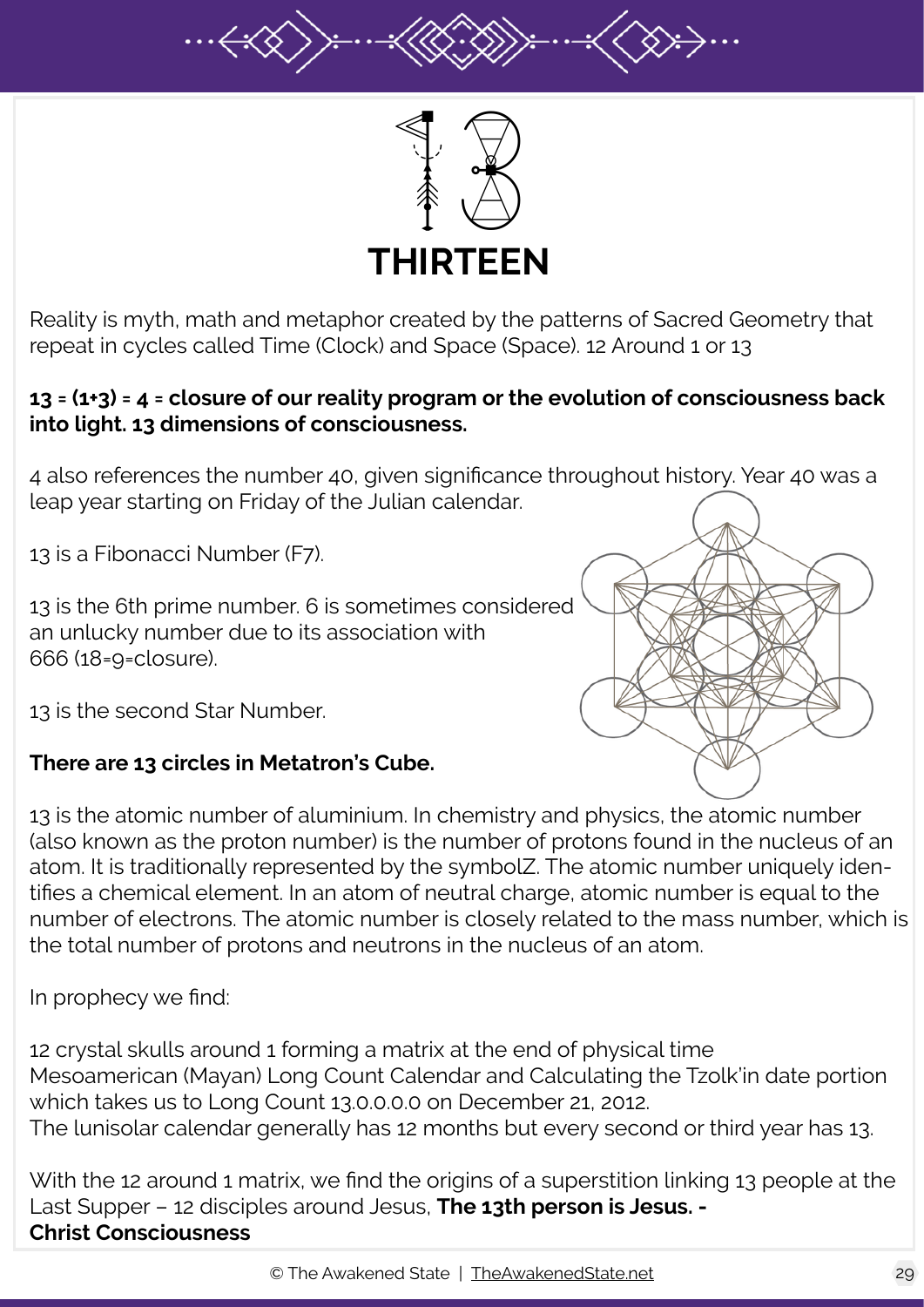I have found by using these particular meanings and codes, it has allowed me to imprint on my subconscious these archetypal symbols from our collective unconscious. While Angel numbers and confirmation messages are useful, it's also a great tool to use to start helping your awakening take form. This is something your soul knows deep down,

### **It is a remembrance of who you are.**

# **QUESTIONS ABOUT NUMEROLOGY**

### **What does it mean if I see my Birthday Numbers repeated?**

The main cause is because it's a familiar symbol to you which is why your guides and/ or higher self are giving you the nudge when you see it. People tend to see their birth date because it is a number you already subconsciously associate with yourself. Like a flashing red light.

You instantly know it triggers you because it is something you are subconsicously familar with instantly. it's usually a trigger that we need to be paying attention right at this moment. Something is happening in the undercurrents. Watch your surroundings, watch your thoughts here, watch what is going on at that moment. It's all about paying attention.

### **Life Path, Destiny Numbers, Why so many Contradictions?**

Numerology can have numerous meanings based on our beliefs. There are different types of numerology: Birth Date Numbers go into Life Path Numbers, Destiny Numbers, Pennacle Numbers, heart's desire, personality, and many more.

My point being there is going to be some contradictions because there are so many different systems of Numerology.

Numerology for birthdays can be a lot different than say Kabbalah Numerology or Master Numbers because they all carry different meanings.

My best advice, follow what resonates with your own soul! If it doesn't resonate it doesn't mean you have to agree with that information. In the same way where not every horoscope is going to predict your future, follow with what resonates, always.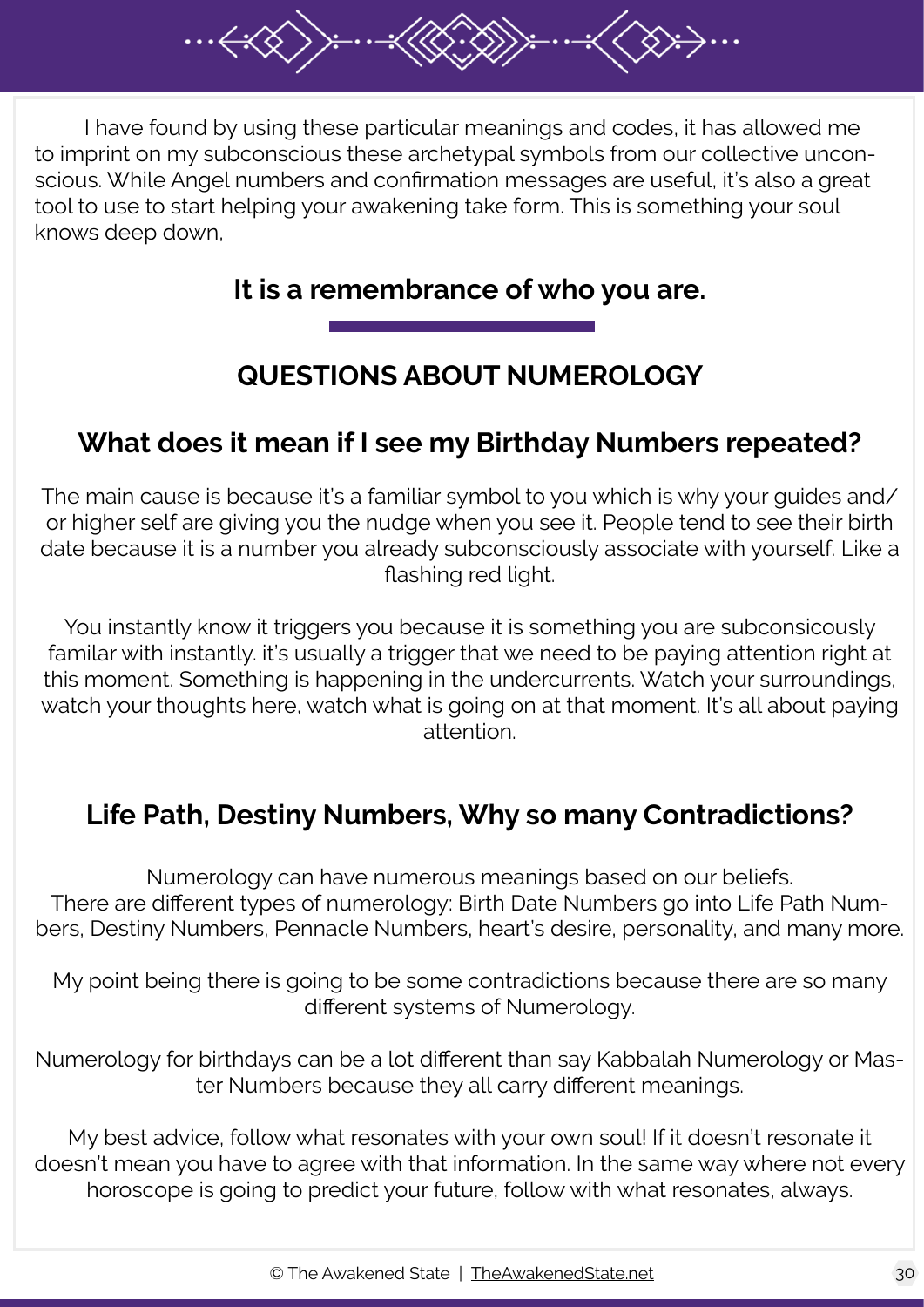

# **How Do I Stop the Numbers from Ruling my life?**

Often times I get Questions from people who are suddenly paranoid that the numbers are starting to haunt them and influence their life. This is a real thing.

I

It's important to realize, the numbers are there to guide us but we are always the one guiding the ship. YOU are the person in control of the numbers, they aren't appearing at random. If they are making you uncomfortable, ask the universe to turn it down a few notches, we can do that. As creators of our experiences, you can tone down the synchronicitic flow.

# **What does it mean if I catch the numbers just before the moment? For example - the time will be 3:32 or 5:54, or a customer's bill will be \$11.10.**

This used to happen to my friend and she'd get a giggle out of it. I think it's just the universe's way of showing us we are paying attention. She would see 11:12. In our interpretation the meaning we hold is the most powerful. so it would mean the same as if you were seeing 3:33, 555 or 11:11. it's all just symbols we give mean and belief to anyway

# **What is the Higher Self & how does it relate to the Numbers?**

 Your higher self is the part of you that is divinely connected to source energy and the infinite. Your Higher self is guiding you all the time, it's the person who brought you to this moment right here. I like to say the higher self is our future self- our cosmic bff mastermind helping us and reminding us of our infinite potential. You could say your higher self is like your intuition or gut feeling, it's the inner voice in your head that comes before thinking. it's the feeling you get when you just know something is right.

This is never a bad thing, our higher self is part of our internal guidance system. It's not a separate person, it's literally a part of you communicating through you.

Numbers usually come to us through Higher Self showing us patterns in our life, it's a wake up call. Shaking your soul and triggering you to look within. it's not usually for a bad reason, it's merely getting you to open your eyes and look at your reality from outside of your mind.

#### **For Further Questions:** [Numerology Q & A](http://theawakenedstate.net/category/numerology/)

**Reference:** [Crystalinks.com](http://www.crystalinks.com/numerology.html) A major thank you to Ellie who let us use her Culture pages for reference.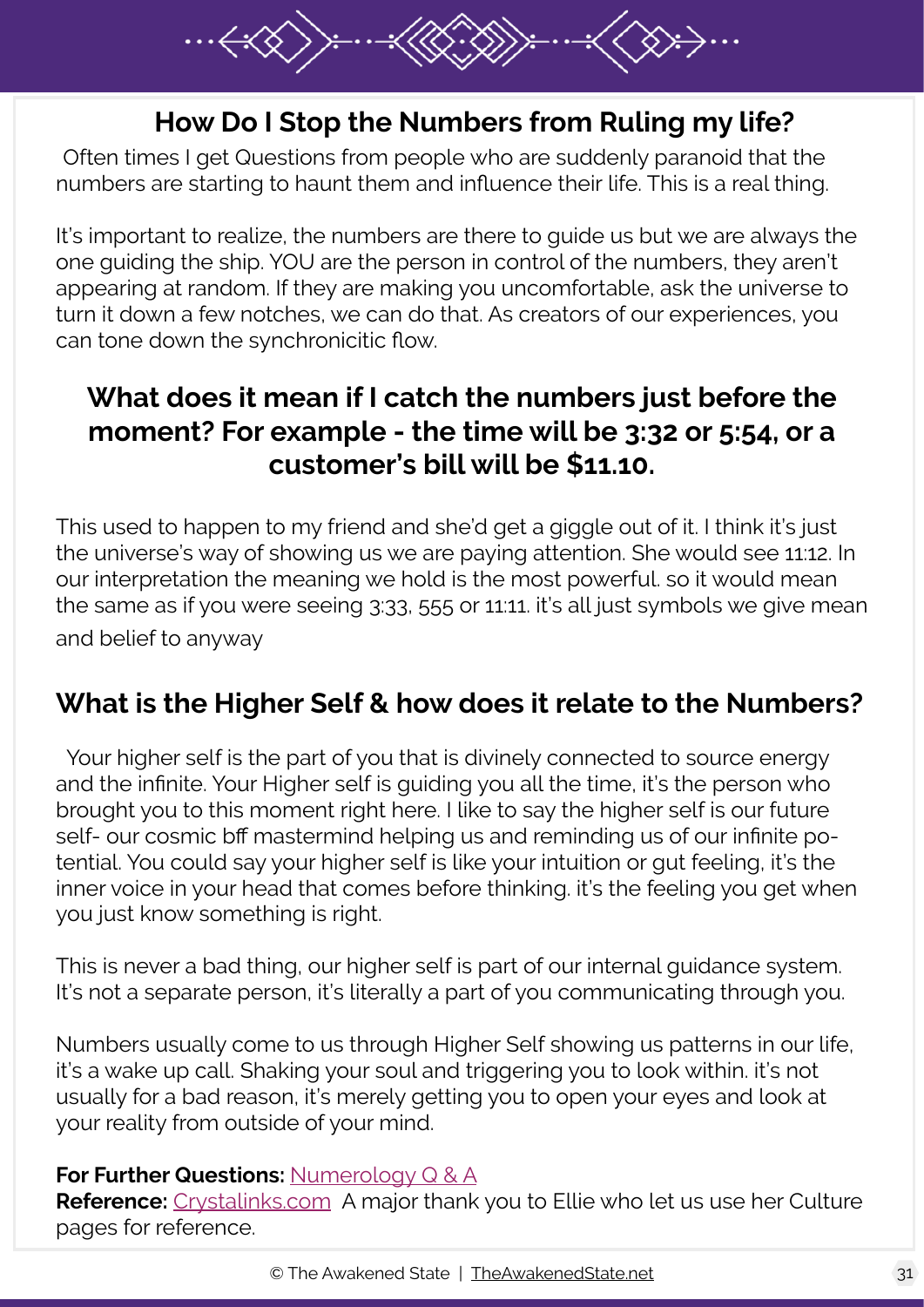

# **WORKSHEET ON NUMEROLOGY**

What Numbers are repeatedly coming up in your life?

Calculate the Sequences.



Is there any deja vu theme or thought pattern that comes up when I see these #s?

Watching our surroundings, the repeated messages or even the words we're thinking at the time they appear. Help us identify what they mean.

\_\_\_\_\_\_\_\_\_\_\_\_\_\_\_\_\_\_\_\_\_\_\_\_\_\_\_\_\_\_\_\_\_\_\_\_\_\_\_\_\_\_\_\_\_\_\_\_\_\_\_\_\_\_\_\_\_\_\_\_\_\_\_\_

Is there a significant thought you have when they appear?

\_\_\_\_\_\_\_\_\_\_\_\_\_\_\_\_\_\_\_\_\_\_\_\_\_\_\_\_\_\_\_\_\_\_\_\_\_\_\_\_\_\_\_\_\_\_\_\_\_\_\_\_\_\_\_\_\_\_\_\_\_\_\_\_ \_\_\_\_\_\_\_\_\_\_\_\_\_\_\_\_\_\_\_\_\_\_\_\_\_\_\_\_\_\_\_\_\_\_\_\_\_\_\_\_\_\_\_\_\_\_\_\_\_\_\_\_\_\_\_\_\_\_\_\_\_\_\_\_

What are the surroundings like?

What are some of the symbols that appear the most?

\_\_\_\_\_\_\_\_\_\_\_\_\_\_\_\_\_\_\_\_\_\_\_\_\_\_\_\_\_\_\_\_\_\_\_\_\_\_\_\_\_\_\_\_\_\_\_\_\_\_\_\_\_\_\_\_\_\_\_\_\_\_\_\_ \_\_\_\_\_\_\_\_\_\_\_\_\_\_\_\_\_\_\_\_\_\_\_\_\_\_\_\_\_\_\_\_\_\_\_\_\_\_\_\_\_\_\_\_\_\_\_\_\_\_\_\_\_\_\_\_\_\_\_\_\_\_\_\_

\_\_\_\_\_\_\_\_\_\_\_\_\_\_\_\_\_\_\_\_\_\_\_\_\_\_\_\_\_\_\_\_\_\_\_\_\_\_\_\_\_\_\_\_\_\_\_\_\_\_\_\_\_\_\_\_\_\_\_\_\_\_\_\_

What is the general message coming through?

\_\_\_\_\_\_\_\_\_\_\_\_\_\_\_\_\_\_\_\_\_\_\_\_\_\_\_\_\_\_\_\_\_\_\_\_\_\_\_\_\_\_\_\_\_\_\_\_\_\_\_\_\_\_\_\_\_\_\_\_\_\_\_\_ \_\_\_\_\_\_\_\_\_\_\_\_\_\_\_\_\_\_\_\_\_\_\_\_\_\_\_\_\_\_\_\_\_\_\_\_\_\_\_\_\_\_\_\_\_\_\_\_\_\_\_\_\_\_\_\_\_\_\_\_\_\_\_\_ \_\_\_\_\_\_\_\_\_\_\_\_\_\_\_\_\_\_\_\_\_\_\_\_\_\_\_\_\_\_\_\_\_\_\_\_\_\_\_\_\_\_\_\_\_\_\_\_\_\_\_\_\_\_\_\_\_\_\_\_\_\_\_\_